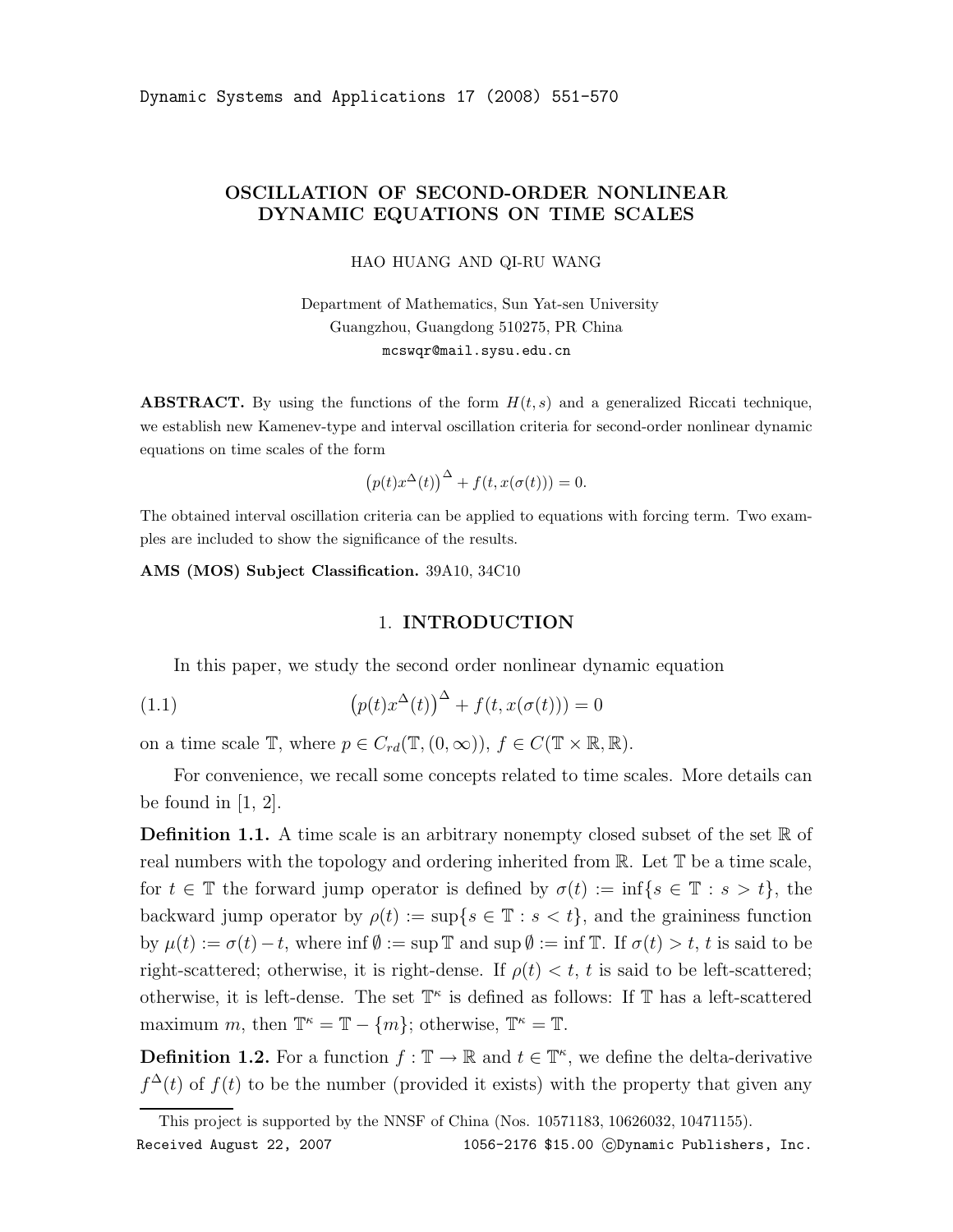$\varepsilon > 0$ , there is a neighborhood U of t (i.e.,  $U = (t - \delta, t + \delta) \cap \mathbb{T}$  for some  $\delta$ ) such that

$$
\left| [f(\sigma(t)) - f(s)] - f^{\Delta}(t)[\sigma(t) - s] \right| \le \varepsilon |\sigma(t) - s| \quad \text{for all } s \in U.
$$

We say that f is delta-differentiable (or in short: differentiable) on  $\mathbb{T}^{\kappa}$  provided  $f^{\Delta}(t)$ exists for all  $t \in \mathbb{T}^{\kappa}$ .

It is easily seen that if f is continuous at  $t \in \mathbb{T}$  and t is right-scattered, then f is differentiable at t with

$$
f^{\Delta}(t) = \frac{f(\sigma(t)) - f(t)}{\mu(t)}.
$$

Moreover, if t is right-dense then f is differential at t iff the limit

$$
\lim_{s \to t} \frac{f(t) - f(s)}{t - s}
$$

exists as a finite number. In this case

$$
f^{\Delta}(t) = \lim_{s \to t} \frac{f(t) - f(s)}{t - s}.
$$

In addition, if  $f^{\Delta} \geq 0$ , then f is nondecreasing. A useful formula is

(1.2) 
$$
f^{\sigma}(t) = f(t) + \mu(t) f^{\Delta}(t), \text{ where } f^{\sigma}(t) := f(\sigma(t)).
$$

We will make use of the following product and quotient rules for the derivative of the product fg and the quotient  $f/g$  (where  $gg^{\sigma} \neq 0$ ) of two differentiable functions  $f$  and  $g$ :

(1.3) 
$$
(fg)^{\Delta} = f^{\Delta}g + f^{\sigma}g^{\Delta} = fg^{\Delta} + f^{\Delta}g^{\sigma},
$$

(1.4) 
$$
\left(\frac{f}{g}\right)^{\Delta} = \frac{f^{\Delta}g - fg^{\Delta}}{gg^{\sigma}}.
$$

**Definition 1.3.** Let  $f : \mathbb{T} \to \mathbb{R}$  be a function, f is called right-dense continuous (rdcontinuous) if it is continuous at right-dense points in T and its left-sided limits exist (finite) at left-dense points in  $\mathbb{T}$ . A function  $F : \mathbb{T} \to \mathbb{R}$  is called an antiderivative of f provided  $F^{\Delta}(t) = f(t)$  holds for all  $t \in \mathbb{T}^{k}$ . By the antiderivative, the Cauchy integral of f is defined as  $\int_a^b f(s) \Delta s = F(b) - F(a)$ , and  $\int_a^{\infty} f(s) \Delta s = \lim_{t \to \infty} \int_a^t f(s) \Delta s$ .

Let  $C_{rd}(\mathbb{T}, \mathbb{R})$  denote the set of all rd-continuous functions mapping  $\mathbb{T}$  to  $\mathbb{R}$ . It is shown in [2] that every rd-continuous function has an antiderivative.

An integration by parts formula is

(1.5) 
$$
\int_{a}^{b} f(t)g^{\Delta}(t)\Delta t = [f(t)g(t)]\Big|_{a}^{b} - \int_{a}^{b} f^{\Delta}(t)g^{\sigma}(t)\Delta t,
$$

and another useful formula is

(1.6) 
$$
\int_{\rho(b)}^{b} f(t) \Delta t = f(\rho(b))(b - \rho(b)).
$$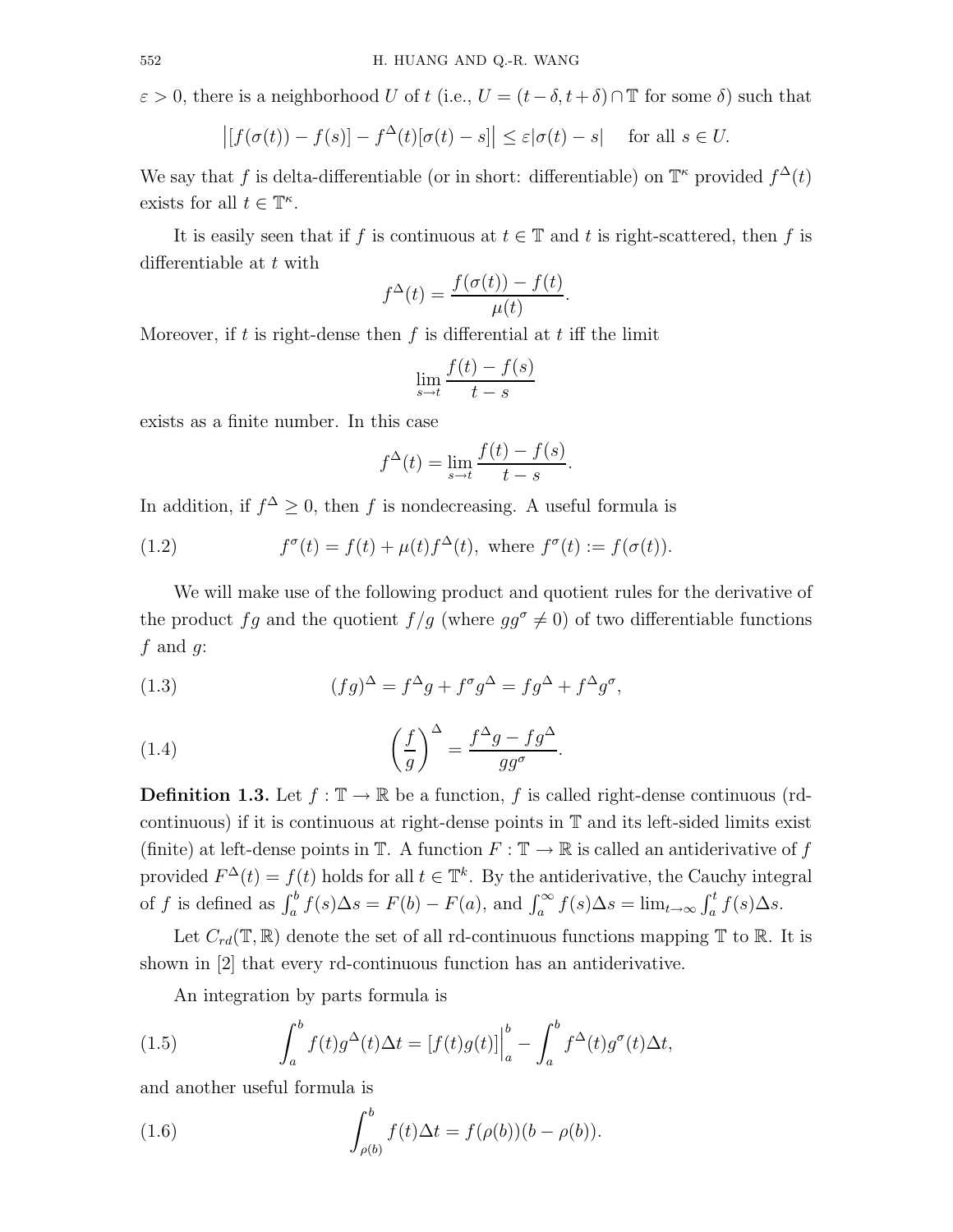Without loss of generality, we assume throughout that  $0 \in \mathbb{T}$  and sup  $\mathbb{T} = \infty$  since we are interested in extending oscillation criteria for the corresponding differential and difference equations, namely

$$
(p(t)x'(t))' + f(t, x(t)) = 0
$$

with  $\mathbb{T} = \mathbb{R}_+ := [0, \infty)$ , and

$$
\Delta(p_n \Delta x_n) + f(n, x_{n+1}) = 0
$$

with  $\mathbb{T} = \mathbb{N}_0$ , the set of nonnegative integers.

A solution  $x(t)$  of Eq. (1.1) is said to have a generalized zero at  $t^* \in \mathbb{T}$  if  $x(t^*)x(\sigma(t^*))\leq 0$ , and it is said to be nonoscillatory on T if there exists  $t_0 \in \mathbb{T}$ such that  $x(t)x(\sigma(t)) > 0$  for  $t > t_0$ . Otherwise, it is oscillatory.

The theory of time scales, which has recently received a lot of attention, was introduced by Stefan Hilger in his PhD thesis [8] in 1988 (supervised by Bernd Aulbach) in order to unify continuous and discrete analysis. In recent years, there has been much research activity concerning the oscillation and nonoscillation of solutions of dynamic equation on time scales, e.g., see [2–7, 9–11, 15, 16] and the references therein. In Dosly and Hilger [5], the authors considered the second-order dynamic equation

(1.7) 
$$
(p(t)x^{\Delta}(t))^{\Delta} + q(t)x(\sigma(t)) = 0,
$$

and gave necessary and sufficient conditions for the oscillation of all solutions on unbounded time scales. In Del Medico and Kong [4], the authors employed the following Riccati transformation

(1.8) 
$$
u(t) = \frac{p(t)x^{\Delta}(t)}{x(t)}
$$

and gave the conditions for oscillation of Eq. (1.7) on a measure chain. And in Yang [14], the author considered the oscillation of solutions of the differential equation

(1.9) 
$$
(p(t)x'(t))' + q(t)f(x(t)) = g(t).
$$

In this paper, we shall use a generalized Riccati transformation which is more general than (1.8) and was used in [12, 13] for nonlinear differential equations, and establish new Kamenev-type as well as interval oscillation criteria for Eq. (1.1) in Sections 2 and 3, respectively. The obtained interval oscillation criteria can be applied to such equations with forcing term as (1.9). Finally in Section 4, two examples are included to show the significance of the results.

For simplicity, throughout this paper, we denote  $(a, b) \cap \mathbb{T}$  by  $(a, b)$ , where  $a, b \in \mathbb{T}$  $\mathbb{R}$ , and  $[a, b], [a, b), (a, b]$  are denoted similarly.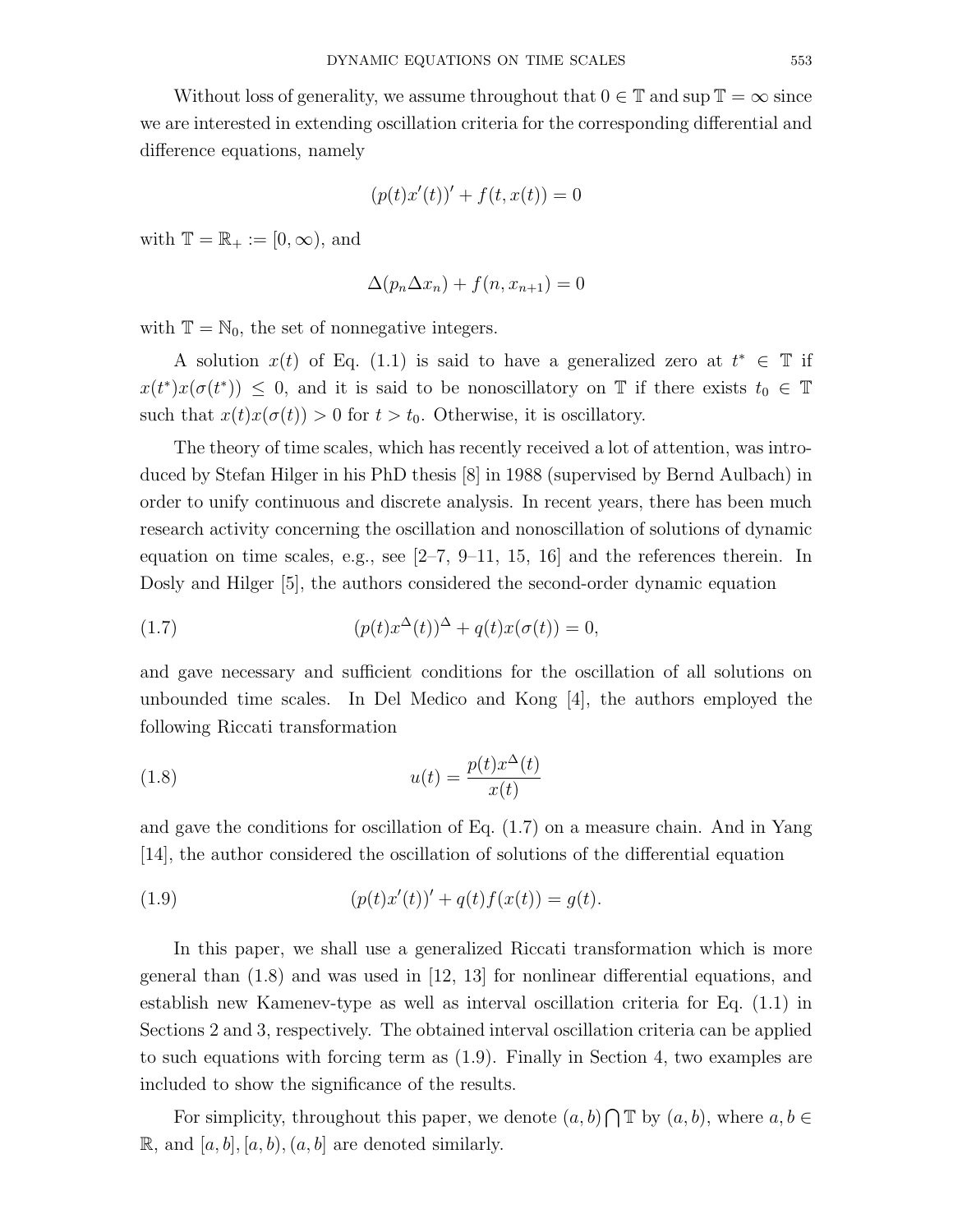### 2. KAMENEV-TYPE CRITERIA

In this section we establish Kamenev-type criteria for oscillation of Eq. (1.1). We assume throughout this section that:

(C1)  $f \in C(\mathbb{T} \times \mathbb{R}, \mathbb{R})$ ,  $uf(t, u) > 0$  for  $u \neq 0$ , and there exists a function  $q \in C_{rd}(\mathbb{T}, \mathbb{R})$  such that  $uf(t, u) \geq q(t)u^2$ .

Our approach to oscillation problems of Eq.  $(1.1)$  is based largely on the application of the Riccati transformation. Now, we give the first lemma.

**Lemma 2.1.** Assume  $x(t)$  is a solution of Eq. (1.1) satisfies  $x(t) > 0$  for  $t \in [t_0, \infty)$ with  $t_0 \in \mathbb{T}$ . For  $t \in [t_0, \infty)$ , define

(2.1) 
$$
u(t) = \frac{A(t)p(t)x^{\Delta}(t)}{x(t)} + B(t),
$$

where  $A \in C_{rd}^1(\mathbb{T}, \mathbb{R}_+ \setminus \{0\}), B \in C_{rd}^1(\mathbb{T}, \mathbb{R}),$  and  $A(t)p(t) \pm \mu(t)B(t) > 0$  for  $t \in$  $[t_0, \infty)$ , then  $u(t)$  satisfies

(2.2) 
$$
\mu(t)u(t) - \mu(t)B(t) + A(t)p(t) > 0
$$

and

(2.3)

$$
u^{\Delta}(t) + \Phi_1(t)
$$
  
+ 
$$
\frac{A(t)u^2(t) - [(A^{\sigma}(t) + A(t))B(t) + A^{\Delta}(t)A(t)p(t)]u(t) + A^{\sigma}(t)B^2(t)}{A(t)[\mu(t)u(t) - \mu(t)B(t) + A(t)p(t)]} \le 0,
$$
  
where  $\Phi_1(t) = A^{\sigma}(t) \left( q(t) - \left(\frac{B(t)}{A(t)}\right)^{\Delta} \right), A^{\sigma}(t) = A(\sigma(t)), t \in [t_0, \infty).$ 

Proof. First,

$$
\mu u - \mu B + Ap = \mu \frac{Apx^{\Delta}}{x} + \mu B - \mu B + Ap
$$

$$
= Ap \frac{x^{\sigma} - x}{x} + Ap = Ap \frac{x^{\sigma}}{x} > 0,
$$

i.e., (2.2) holds. Then differentiating (2.1) and using (1.1), it follows that

$$
u^{\Delta} = A^{\Delta} \left(\frac{px^{\Delta}}{x}\right) + A^{\sigma} \left(\frac{px^{\Delta}}{x}\right)^{\Delta} + B^{\Delta}
$$
  
\n
$$
= \frac{A^{\Delta}}{A} (u - B) + A^{\sigma} \frac{(px^{\Delta})^{\Delta}x - p(x^{\Delta})^2}{xx^{\sigma}} + B^{\Delta}
$$
  
\n
$$
= \frac{A^{\Delta}}{A} u + B^{\Delta} - \frac{A^{\Delta}}{A} B - \frac{A^{\sigma}f}{x^{\sigma}} - A^{\sigma} \frac{p(x^{\Delta})^2}{xx^{\sigma}}
$$
  
\n
$$
\leq \frac{A^{\Delta}}{A} u + A^{\sigma} \left(\frac{B}{A}\right)^{\Delta} - A^{\sigma}q - A^{\sigma} \frac{p(x^{\Delta})^2}{xx^{\sigma}}
$$
  
\n
$$
= \frac{A^{\Delta}}{A} u - \Phi_1 - \frac{A^{\sigma}}{A} \frac{(u - B)^2}{\mu u - \mu B + Ap}
$$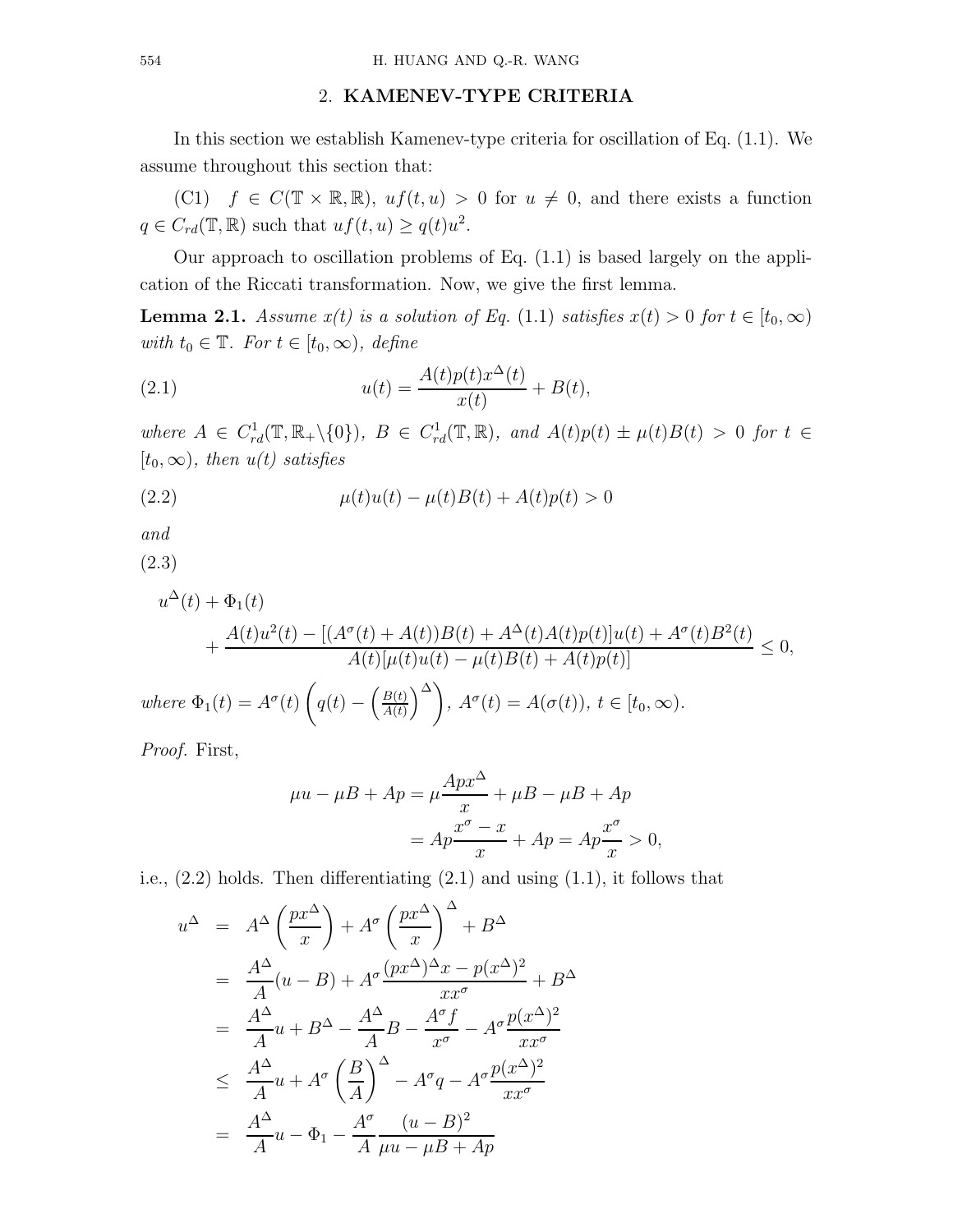$$
= \frac{1}{A(\mu u - \mu B + Ap)} \left( -Au^2 + [(A^{\sigma} + A)B + A^{\Delta}Ap]u - A^{\sigma}B^2 \right) - \Phi_1,
$$

i.e., (2.3) holds. Lemma 2.1 is proved.

Let  $D_0 = \{ s \in \mathbb{T} : s \ge 0 \}; D = \{ (t, s) \in \mathbb{T}^2 : t \ge s \ge 0 \}.$  For any function  $f(t, s)$ :  $\mathbb{T}^2 \to \mathbb{R}$ , denote by  $f_1^{\Delta}$  and  $f_2^{\Delta}$  the partial derivatives of f with respect to t and s, respectively. For  $E \subset \mathbb{R}$ , denote by  $L_{loc}(E)$  the space of functions which are integrable on any compact subset of E. Define

$$
(\mathscr{A}, \mathscr{B}) = \{ (A, B) : A(s) \in C_{rd}^{1}(D_{0}, \mathbb{R}_{+} \setminus \{0\}), B(s) \in C_{rd}^{1}(D_{0}, \mathbb{R}),
$$
  
\n
$$
A(s)p(s) \pm \mu(s)B(s) > 0, s \in D_{0} \};
$$
  
\n
$$
\mathscr{H}^{*} = \{ H(t, s) \in C^{1}(D, \mathbb{R}_{+}) : H(t, t) = 0, H(t, s) > 0, H_{2}^{\Delta}(t, s) \le 0, t > s \ge 0 \};
$$
  
\n
$$
\mathscr{H}_{*} = \{ H(t, s) \in C^{1}(D, \mathbb{R}_{+}) : H(t, t) = 0, H(t, s) > 0, H_{1}^{\Delta}(t, s) \ge 0, t > s \ge 0 \};
$$
  
\n
$$
\mathscr{H} = \mathscr{H}^{*} \bigcap \mathscr{H}_{*}.
$$

These function classes will be used throughout this paper. Now, we are in a position to give our first result.

**Theorem 2.1.** Assume that there exist  $(A, B) \in (\mathcal{A}, \mathcal{B})$  and  $H \in \mathcal{H}^*$  such that  $M_1(t, \cdot) \in L([0, \rho(t)])$  and for any  $t_0 \in \mathbb{T}$ ,

(2.4) 
$$
\limsup_{t \to \infty} \frac{1}{H(t, t_0)} \left[ \int_{t_0}^t H(t, \sigma(s)) \Phi_1(s) \Delta s - \int_{t_0}^{\rho(t)} M_1(t, s) \Delta s \right]
$$

$$
+ H_2^{\Delta}(t, \rho(t)) (A(\rho(t)) p(\rho(t)) - \mu(\rho(t)) B(\rho(t))) \chi_{t-\rho(t)} \right] = \infty,
$$

where  $\Phi_1$  is defined as before,  $\chi : \mathbb{R}_+ \to \mathbb{R}$  with  $\chi_t =$  $\int 0, t = 0,$ 1,  $t \in (0, \infty)$ , and

$$
M_1(t,s) \triangleq \frac{(H(t,s)A(s)B(s) + H(t,\sigma(s))A^{\sigma}(s)B(s) + A(s)p(s)(H(t,s)A(s))^{\Delta_s})^2}{4H(t,\sigma(s))A(s)\min\{A(s)(A(s)p(s) - \mu(s)B(s)), A^{\sigma}(s)(A(s)p(s) + \mu(s)B(s))\}}.
$$
  
Then Eq. (1.1) is oscillatory.

Proof. Assume Eq. (1.1) is not oscillatory. Without loss of generality we may assume there exists  $t_0 \in [0,\infty)$  such that  $x(t) > 0$  for  $t \in [t_0,\infty)$ . Let  $u(t)$  be defined by  $(2.1)$ . Then by Lemma 2.1,  $(2.2)$  and  $(2.3)$  hold.

For simplicity in the following, we let  $H_{\sigma} = H(t, \sigma(s)), H = H(t, s), H_2^{\Delta} =$  $H_2^{\Delta}(t, s)$ , and omit the arguments in the integrals. For  $s \in \mathbb{T}$ ,

$$
(2.5) \t\t\t H_{\sigma} - H = H_2^{\Delta} \mu.
$$

Multiplying (2.3), where t is replaced by s, by  $H_{\sigma}$ , and integrating it with respect to s from  $t_0$  to t with  $t \in \mathbb{T}$  and  $t \geq \sigma(t_0)$ , we obtain

$$
\int_{t_0}^t H_{\sigma} \Phi_1 \Delta s \le -\int_{t_0}^t \left( H_{\sigma} u^{\Delta} + H_{\sigma} \frac{Au^2 - [(A^{\sigma} + A)B + A^{\Delta}Ap]u + A^{\sigma}B^2}{A(\mu u - \mu B + Ap)} \right) \Delta s.
$$

 $\Box$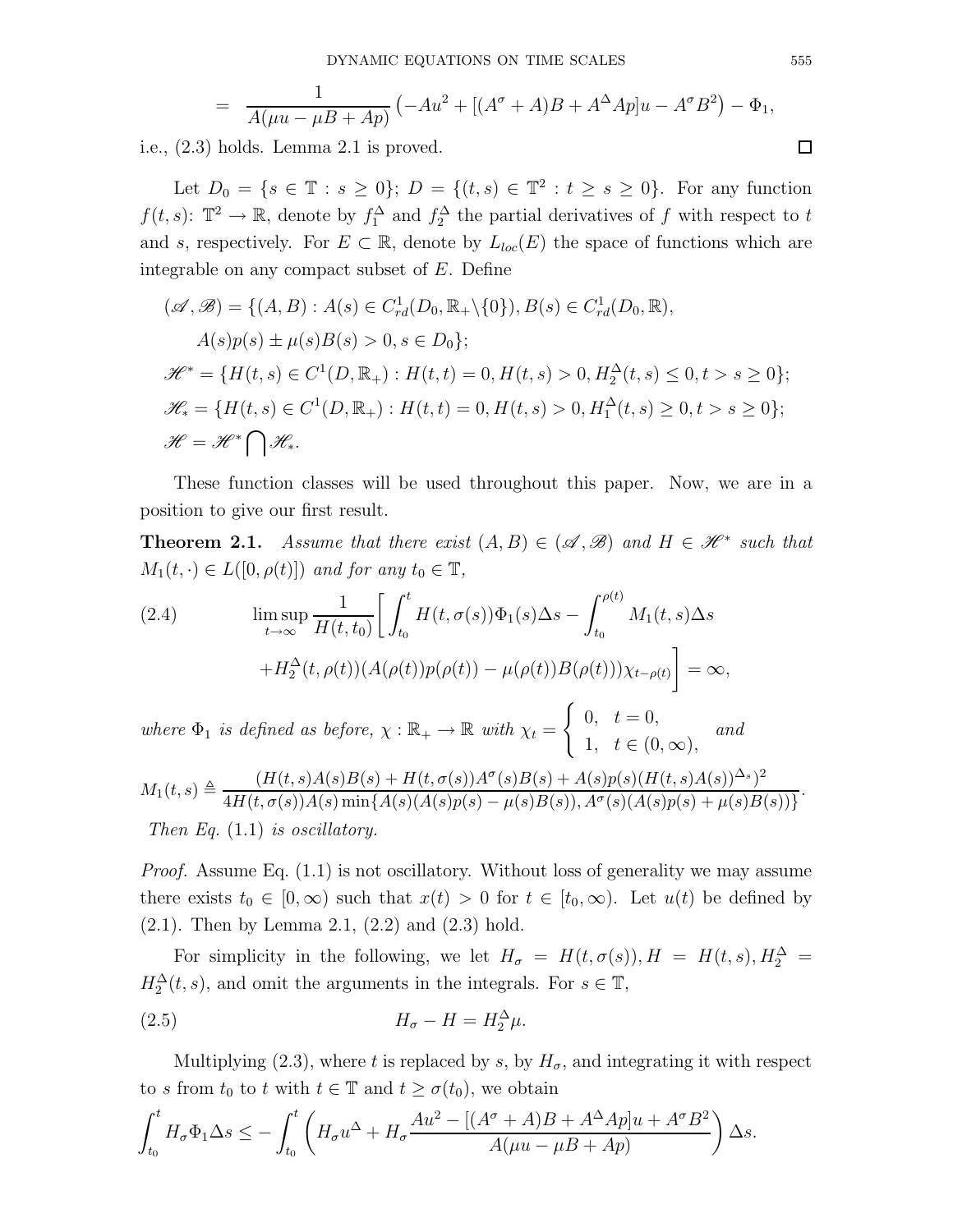Noting that  $H(t, t) = 0$ , by the integration by parts formula we have

$$
(2.6) \int_{t_0}^t H_{\sigma} \Phi_1 \Delta s
$$
  
\n
$$
\leq H(t, t_0)u(t_0) + \int_{t_0}^t \left( H_2^{\Delta} u - H_{\sigma} \frac{Au^2 - [(A^{\sigma} + A)B + A^{\Delta}A p]u + A^{\sigma}B^2}{A(\mu u - \mu B + Ap)} \right) \Delta s
$$
  
\n
$$
\leq H(t, t_0)u(t_0) + \int_{t_0}^t \left( H_2^{\Delta} u - H_{\sigma} \frac{Au^2 - [(A^{\sigma} + A)B + A^{\Delta}A p]u}{A(\mu u - \mu B + Ap)} \right) \Delta s
$$
  
\n
$$
= H(t, t_0)u(t_0) + \int_{\rho(t)}^t H_2^{\Delta} u \Delta s
$$
  
\n
$$
+ \int_{t_0}^{\rho(t)} \left( H_2^{\Delta} u - H_{\sigma} \frac{Au^2 - [(A^{\sigma} + A)B + A^{\Delta}A p]u}{A(\mu u - \mu B + Ap)} \right) \Delta s.
$$

Since  $H_2^{\Delta} \leq 0$  on D, from (2.2) we see that for  $t \geq \sigma(t_0)$ ,

(2.7) 
$$
\int_{\rho(t)}^{t} H_2^{\Delta} u \Delta s = H_2^{\Delta}(t, \rho(t)) u(\rho(t)) (t - \rho(t))
$$

$$
= H_2^{\Delta}(t, \rho(t)) u(\rho(t)) \mu(\rho(t)) \chi_{t-\rho(t)}
$$

$$
\leq -H_2^{\Delta}(t, \rho(t)) (A(\rho(t)) p(\rho(t)) - \mu(\rho(t)) B(\rho(t))) \chi_{t-\rho(t)}.
$$

For 
$$
t \ge \sigma(t_0)
$$
,  $s \in [t_0, \rho(t))$ , and  $u(s) \le 0$ ,  
\n
$$
H_2^{\Delta}u - H_{\sigma} \frac{Au^2 - [(A^{\sigma} + A)B + A^{\Delta}Ap]u}{A(\mu u - \mu B + Ap)}
$$
\n
$$
= \frac{1}{A(\mu u - \mu B + Ap)} \left( -AHu^2 + [HAB + H_{\sigma}A^{\sigma}B + Ap(HA)^{\Delta}]u \right)
$$
\n
$$
= -\frac{Hu^2}{\mu u - \mu B + Ap} + \frac{HAB + H_{\sigma}A^{\sigma}B + Ap(HA)^{\Delta}}{A(Ap - \mu B)}u
$$
\n
$$
- \frac{HAB + H_{\sigma}A^{\sigma}B + Ap(HA)^{\Delta}}{A(Ap - \mu B)} \frac{\mu u^2}{\mu u - \mu B + Ap}
$$
\n
$$
= -\frac{H_{\sigma}A^{\sigma}(Ap + \mu B)u^2}{A(Ap - \mu B)(\mu u - \mu B + Ap)} + \frac{HAB + H_{\sigma}A^{\sigma}B + Ap(HA)^{\Delta}}{A(Ap - \mu B)}u
$$
\n
$$
\le -\frac{H_{\sigma}A^{\sigma}(Ap + \mu B)u^2}{A(Ap - \mu B)^2} + \frac{HAB + H_{\sigma}A^{\sigma}B + Ap(HA)^{\Delta}}{A(Ap - \mu B)}u
$$
\n
$$
= -\frac{H_{\sigma}A^{\sigma}(Ap + \mu B)}{A(Ap - \mu B)^2} \left[ u - \frac{(Ap - \mu B)(HAB + H_{\sigma}A^{\sigma}B + Ap(HA)^{\Delta})}{2H_{\sigma}A^{\sigma}(Ap + \mu B)} \right]^2
$$
\n
$$
+ \frac{(HAB + H_{\sigma}A^{\sigma}B + Ap(HA)^{\Delta})^2}{4H_{\sigma}A^{\sigma}(Ap + \mu B)A} = M_1.
$$

Therefore, for all  $t \ge \sigma(t_0)$ ,  $s \in [t_0, \rho(t))$ , we have

(2.8) 
$$
H_2^{\Delta}u - H_{\sigma} \frac{Au^2 - [(A^{\sigma} + A)B + A^{\Delta}Ap]u}{A(\mu u - \mu B + Ap)} \leq M_1.
$$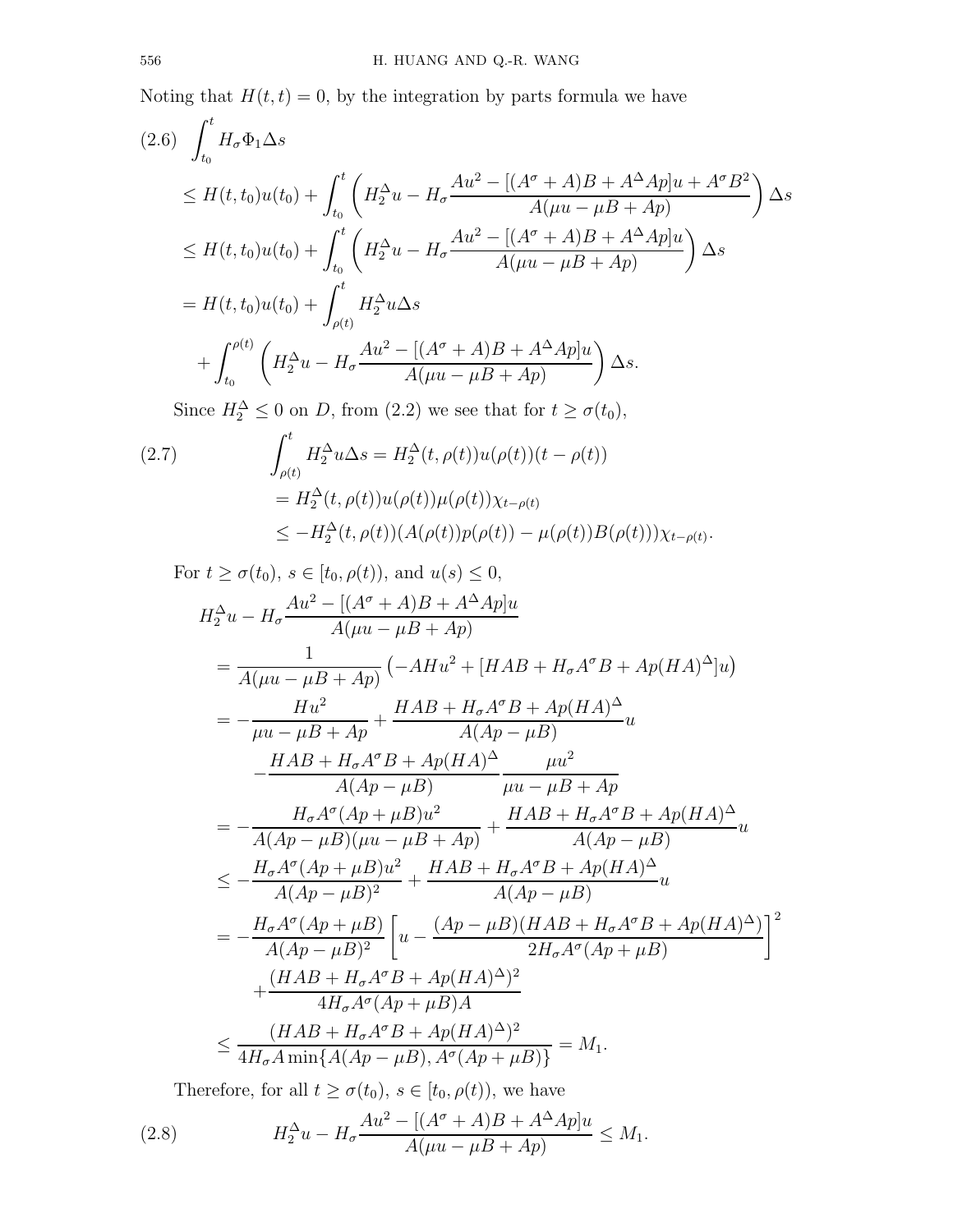Then from (2.6), (2.7) and (2.8) we obtain that for  $t \in \mathbb{T}$  and  $t > \sigma(t_0)$ ,

(2.9) 
$$
\int_{t_0}^{t} H_{\sigma} \Phi_1 \Delta s \leq H(t, t_0) u(t_0) + \int_{t_0}^{\rho(t)} M_1 \Delta s - H_2^{\Delta}(t, \rho(t)) (A(\rho(t)) p(\rho(t)) - \mu(\rho(t)) B(\rho(t))) \chi_{t-\rho(t)}.
$$

Hence

$$
\frac{1}{H(t,t_0)} \bigg[ \int_{t_0}^t H(t,\sigma(s)) \Phi_1(s) \Delta s - \int_{t_0}^{\rho(t)} M_1(t,s) \Delta s
$$
  
+ 
$$
H_2^{\Delta}(t,\rho(t)) (A(\rho(t))p(\rho(t)) - \mu(\rho(t))B(\rho(t))) \chi_{t-\rho(t)} \bigg] \le u(t_0) < \infty,
$$

which contradicts  $(2.4)$  and completes the proof.

$$
\Box
$$

In the sequel we define

(2.10)  $\mathbb{T}_1 = \{s \in \mathbb{T} : s \text{ is right-dense}\}\$ and  $\mathbb{T}_2 = \{s \in \mathbb{T} : s \text{ is right-scattered}\}\.$ 

Note that this result does not apply to the case where all points in T are right-dense. **Theorem 2.2.** Let  $(A, B) \in (\mathcal{A}, \mathcal{B}), H \in \mathcal{H}_*, M_2(\cdot, t) \in L_{loc}([\sigma(t), \infty)),$  and  $\mathbb{T}_1, \mathbb{T}_2$ be defined by (2.10). Then Eq. (1.1) is oscillatory provided there exists  $\{t_n\}_{n=1}^{\infty} \subset \mathbb{T}_2$ ,  $t_n \to \infty$ , such that for any  $t_0 \in \mathbb{T}$ , one of the following holds:

(i) 
$$
\lim_{n\to\infty} N(t_n, t_0) = \infty
$$
 and

$$
(2.11) \limsup_{n \to \infty} \frac{1}{N(t_n, t_0)} \left[ \int_{t_0}^{t_n} H(\sigma(s), t_0) \Phi_1(s) \Delta s - \int_{\sigma(t_0)}^{t_n} M_2(s, t_0) \Delta s \right] = \infty;
$$

(ii)  $\limsup_{n\to\infty} N(t_n,t_0) = \infty$  and

$$
(2.12) \lim_{n \to \infty} \frac{1}{N(t_n, t_0)} \left[ \int_{t_0}^{t_n} H(\sigma(s), t_0) \Phi_1(s) \Delta s - \int_{\sigma(t_0)}^{t_n} M_2(s, t_0) \Delta s \right] = \infty;
$$

(iii)  $\limsup_{n\to\infty} N(t_n,t_0) < \infty$  and

(2.13) 
$$
\limsup_{n \to \infty} \left[ \int_{t_0}^{t_n} H(\sigma(s), t_0) \Phi_1(s) \Delta s - \int_{\sigma(t_0)}^{t_n} M_2(s, t_0) \Delta s \right] = \infty,
$$

where  $N(t, s) = H(t, s) (A(t)p(t) - \mu(t)B(t))/\mu(t)$ ,  $\Phi_1$  is defined as before, and

$$
M_2(s,t) \triangleq \frac{(H(s,t)A(s)B(s) + H(\sigma(s),t)A^{\sigma}(s)B(s) + A(s)p(s)(H(s,t)A(s))^{\Delta_s})^2}{4H(s,t)A(s)\min\{A(s)(A(s)p(s) - \mu(s)B(s)), A^{\sigma}(s)(A(s)p(s) + \mu(s)B(s))\}}.
$$

Proof. Assume that Eq. (1.1) is not oscillatory. Without loss of generality we may assume there exists  $t_0 \in [0,\infty)$  such that  $x(t) > 0$  for  $t \in [t_0,\infty)$ . Let  $u(t)$  be defined by  $(2.1)$ . Then by Lemma 2.1,  $(2.2)$  and  $(2.3)$  hold. For simplicity in the following, we let  $H'_{\sigma} = H(\sigma(s), t_0), H' = H(s, t_0), H_1^{\Delta} = H_1^{\Delta}(s, t_0)$ , and omit the arguments in the integrals. Multiplying (2.3), where t is replaced by s, by  $H'_{\sigma}$ , and integrating it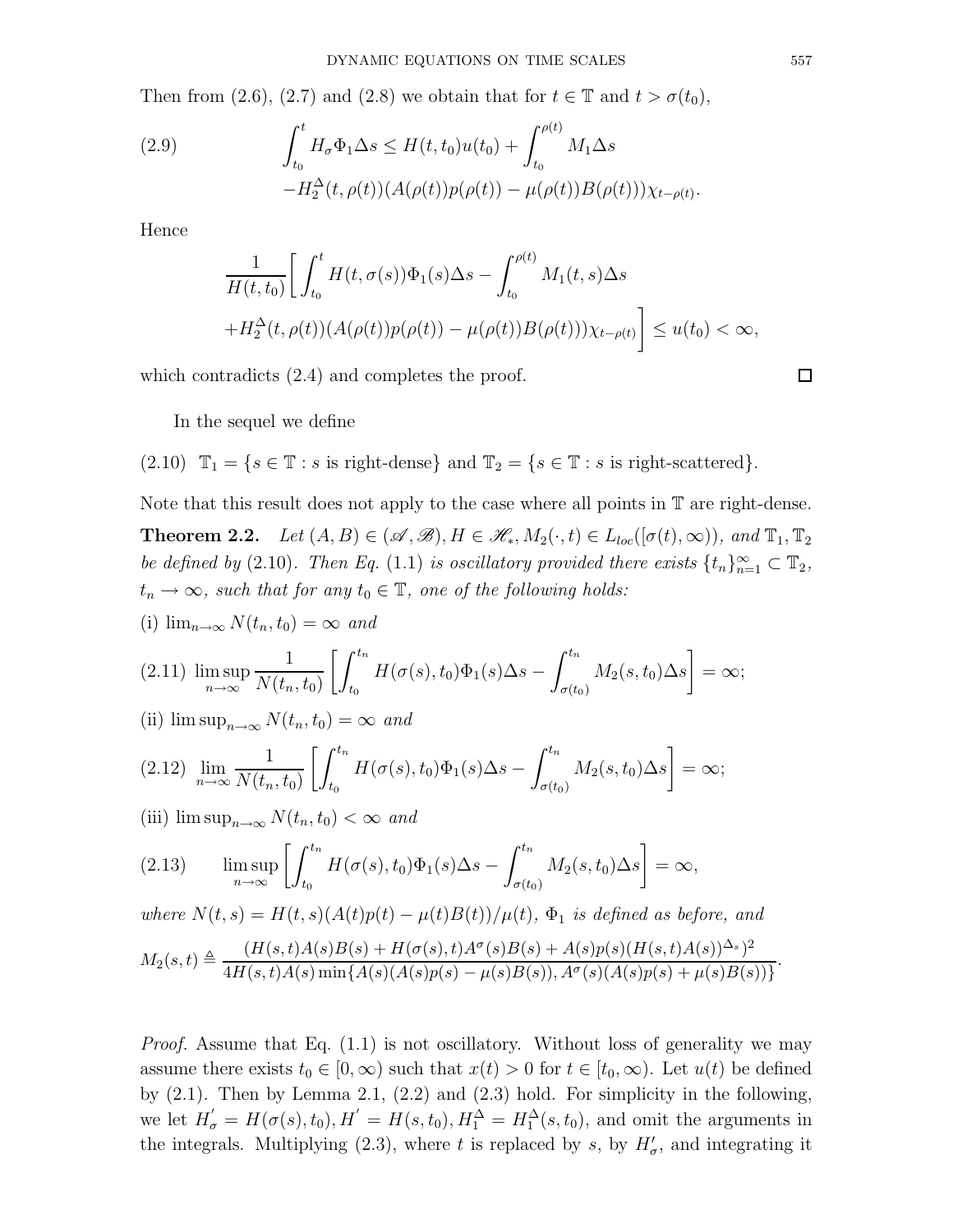with respect to  $s$  from  $t_0$  to  $t$  and then using the integration by parts formula we have that

$$
(2.14)\int_{t_0}^t H_{\sigma}' \Phi_1 \Delta s
$$
  
\n
$$
\leq -\int_{t_0}^t \left( H_{\sigma}' u^{\Delta} + H_{\sigma}' \frac{Au^2 - [(A^{\sigma} + A)B + A^{\Delta}A p]u + A^{\sigma}B^2}{A(\mu u - \mu B + Ap)} \right) \Delta s
$$
  
\n
$$
= -H(t, t_0)u(t) + \int_{t_0}^t \left( H_1^{\Delta} u - H_{\sigma}' \frac{Au^2 - [(A^{\sigma} + A)B + A^{\Delta}A p]u + A^{\sigma}B^2}{A(\mu u - \mu B + Ap)} \right) \Delta s
$$
  
\n
$$
\leq -H(t, t_0)u(t) + \left( \int_{t_0}^{\sigma(t_0)} + \int_{\sigma(t_0)}^t \left( H_1^{\Delta} u - H_{\sigma}' \frac{Au^2 - [(A^{\sigma} + A)B + A^{\Delta}A p]u}{A(\mu u - \mu B + Ap)} \right) \Delta s.
$$

For  $s \in [t_0, t)$ ,

(2.15) 
$$
H'_{\sigma} - H_1^{\Delta} \mu = H'.
$$

Hence

$$
(2.16) \qquad \int_{t_0}^{\sigma(t_0)} \left( H_1^{\Delta} u - H_{\sigma}' \frac{Au^2 - [(A^{\sigma} + A)B + A^{\Delta}A p]u}{A(\mu u - \mu B + Ap)} \right) \Delta s
$$
  
\n
$$
= \mu(t_0) \left( H_1^{\Delta} u - H_{\sigma}' \frac{Au^2 - [(A^{\sigma} + A)B + A^{\Delta}A p]u}{A(\mu u - \mu B + Ap)} \right) \Big|_{s=t_0}
$$
  
\n
$$
= \frac{[-AH'u^2 + (H'AB + H_{\sigma}'A^{\sigma}B + Ap(H'A)^{\Delta})u]\mu}{A(\mu u - \mu B + Ap)} \Big|_{s=t_0}
$$
  
\n
$$
\leq \left( p(H'A)^{\Delta} + \frac{H_{\sigma}'A^{\sigma}B}{A} \right) \Big|_{s=t_0} \chi_{\mu(t_0)}
$$
  
\n
$$
= \left[ p(t_0)H_1^{\Delta}(t_0, t_0)A^{\sigma}(t_0) + \frac{H(\sigma(t_0), t_0)A^{\sigma}(t_0)B(t_0)}{A(t_0)} \right] \chi_{\mu(t_0)}.
$$

Furthermore, for  $t \ge t_0$ ,  $s \in [\sigma(t_0), t)$ , and  $u(s) \le 0$ ,

$$
H_1^{\Delta}u - H_{\sigma}' \frac{Au^2 - [(A^{\sigma} + A)B + A^{\Delta}Ap]u}{A(\mu u - \mu B + Ap)}
$$
  
= 
$$
\frac{1}{A(\mu u - \mu B + Ap)} \left( -AH'u^2 + [H'AB + H_{\sigma}'A^{\sigma}B + Ap(H'A)^{\Delta}]u \right)
$$
  
= 
$$
-\frac{H'u^2}{\mu u - \mu B + Ap} + \frac{H'AB + H_{\sigma}'A^{\sigma}B + Ap(H'A)^{\Delta}}{A(Ap - \mu B)}u
$$
  

$$
-\frac{H'AB + H_{\sigma}'A^{\sigma}B + Ap(H'A)^{\Delta}}{A(Ap - \mu B)} \frac{\mu u^2}{\mu u - \mu B + Ap}
$$
  
= 
$$
-\frac{H_{\sigma}'A^{\sigma}(Ap + \mu B)u^2}{A(Ap - \mu B)(\mu u - \mu B + Ap)} + \frac{H'AB + H_{\sigma}'A^{\sigma}B + Ap(H'A)^{\Delta}}{A(Ap - \mu B)}u
$$
  

$$
\leq -\frac{H_{\sigma}'A^{\sigma}(Ap + \mu B)u^2}{A(Ap - \mu B)^2} + \frac{H'AB + H_{\sigma}'A^{\sigma}B + Ap(H'A)^{\Delta}}{A(Ap - \mu B)}u
$$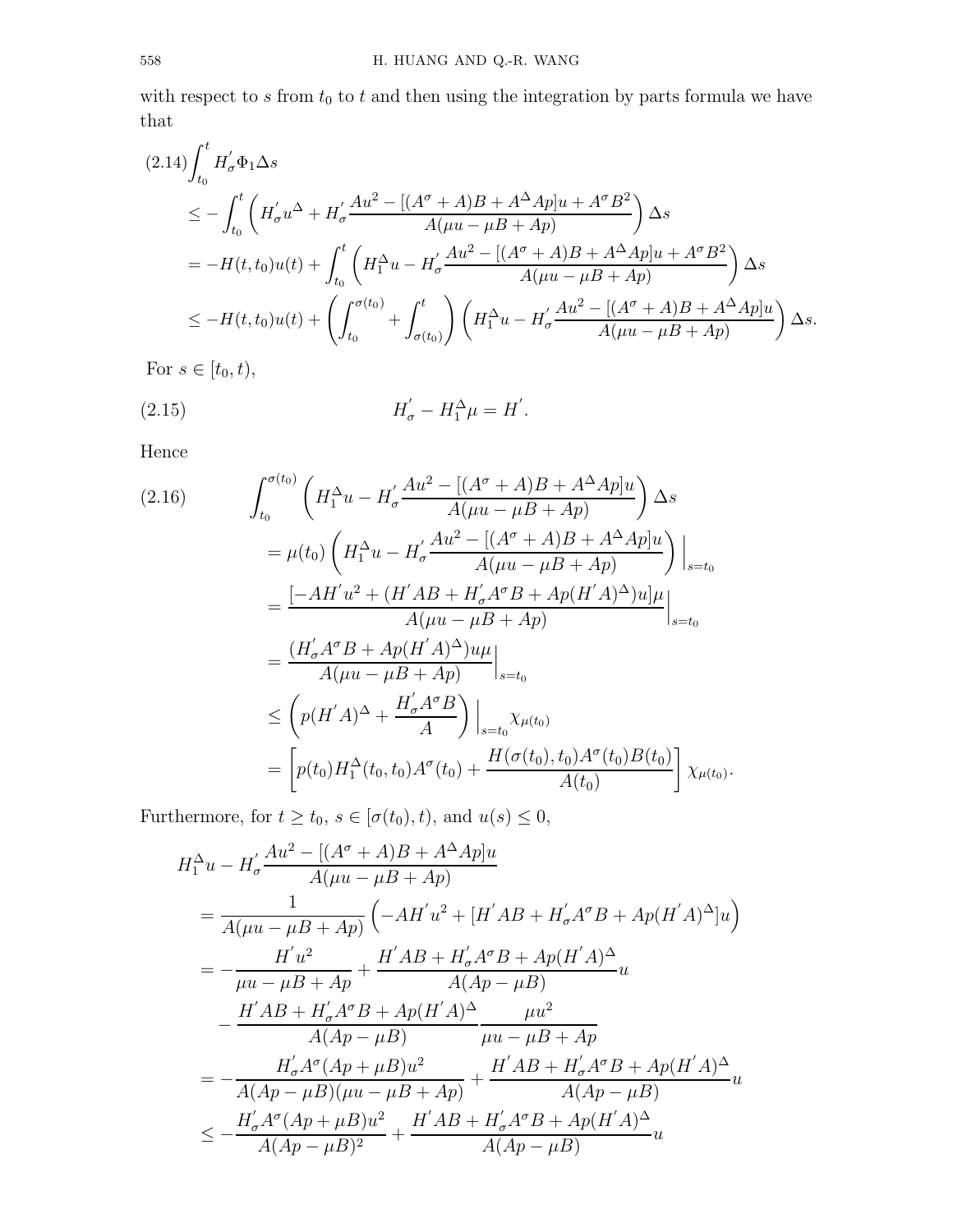$$
= -\frac{H'_{\sigma}A^{\sigma}(Ap + \mu B)}{A(Ap - \mu B)^{2}} \left[ u - \frac{(Ap - \mu B)(H'AB + H'_{\sigma}A^{\sigma}B + Ap(H'A)^{\Delta})}{2H'_{\sigma}A^{\sigma}(Ap + \mu B)} \right]^{2}
$$
  
+ 
$$
\frac{(H'AB + H'_{\sigma}A^{\sigma}B + Ap(H'A)^{\Delta})^{2}}{4H'_{\sigma}A^{\sigma}(Ap + \mu B)A}
$$
  

$$
\leq \frac{(H'AB + H'_{\sigma}A^{\sigma}B + Ap(H'A)^{\Delta})^{2}}{4H'A \min\{A(Ap - \mu B), A^{\sigma}(Ap + \mu B)\}} = M_{2}.
$$

For  $t \ge t_0, s \in [\sigma(t_0), t)$ , and  $u(s) > 0$ ,

$$
H_1^{\Delta}u - H_{\sigma}' \frac{Au^2 - [(A^{\sigma} + A)B + A^{\Delta}Ap]u}{A(\mu u - \mu B + Ap)}
$$
  
= 
$$
-\frac{H_{\sigma}'A^{\sigma}(Ap + \mu B)u^2}{A(Ap - \mu B)(\mu u - \mu B + Ap)} + \frac{H'AB + H_{\sigma}'A^{\sigma}B + Ap(H'A)^{\Delta}}{A(Ap - \mu B)}u
$$
  
= 
$$
-\frac{H'}{\mu u - \mu B + Ap} \left[ u - \frac{H'AB + H_{\sigma}'A^{\sigma}B + Ap(H'A)^{\Delta}}{2H'A} \right]^2
$$
  
+ 
$$
\frac{(H'AB + H_{\sigma}'A^{\sigma}B + Ap(H'A)^{\Delta})^2}{4H'A^2(\mu u - \mu B + Ap)}
$$
  

$$
\leq \frac{(H'AB + H_{\sigma}'A^{\sigma}B + Ap(H'A)^{\Delta})^2}{4H'A \min\{A(Ap - \mu B), A^{\sigma}(Ap + \mu B)\}} = M_2.
$$

Hence, for all  $t \ge t_0$ ,  $s \in [\sigma(t_0), t)$ , we have

(2.17) 
$$
H_1^{\Delta}u - H_{\sigma}' \frac{Au^2 - [(A^{\sigma} + A)B + A^{\Delta}Ap]u}{A(\mu u - \mu B + Ap)} \le M_2.
$$

From (2.14), (2.16) and (2.17), we have

(2.18) 
$$
\int_{t_0}^t H'_\sigma \Phi_1 \Delta s \le -H(t, t_0)u(t) + \int_{\sigma(t_0)}^t M_2(s, t_0) \Delta s + \left[ p(t_0)H_1^\Delta(t_0, t_0)A^\sigma(t_0) + \frac{H(\sigma(t_0), t_0)A^\sigma(t_0)B(t_0)}{A(t_0)} \right] \chi_{\mu(t_0)}.
$$

For  $t \in \mathbb{T}_2$ , (2.2) implies

$$
-H(t,t_0)u(t) \leq H(t,t_0)\frac{A(t)p(t) - \mu(t)B(t)}{\mu(t)} = N(t,t_0).
$$

Hence

(2.19) 
$$
\int_{t_0}^t H(\sigma(s), t_0) \Phi_1(s) \Delta s \le N(t, t_0) + \int_{\sigma(t_0)}^t M_2(s, t_0) \Delta s + \left[ p(t_0) H_1^{\Delta}(t_0, t_0) A^{\sigma}(t_0) + \frac{H(\sigma(t_0), t_0) A^{\sigma}(t_0) B(t_0)}{A(t_0)} \right] \chi_{\mu(t_0)}.
$$

Assume condition (i) holds. Let  $t = t_n$  in (2.19). Then we obtain

$$
\frac{1}{N(t_n, t_0)} \left[ \int_{t_0}^{t_n} H(\sigma(s), t_0) \Phi_1(s) \Delta s - \int_{\sigma(t_0)}^{t_n} M_2(s, t_0) \Delta s \right]
$$
  
\n
$$
\leq 1 + \frac{\chi_{\mu(t_0)}}{N(t_n, t_0)} \left[ p(t_0) H_1^{\Delta}(t_0, t_0) A^{\sigma}(t_0) + \frac{H(\sigma(t_0), t_0) A^{\sigma}(t_0) B(t_0)}{A(t_0)} \right].
$$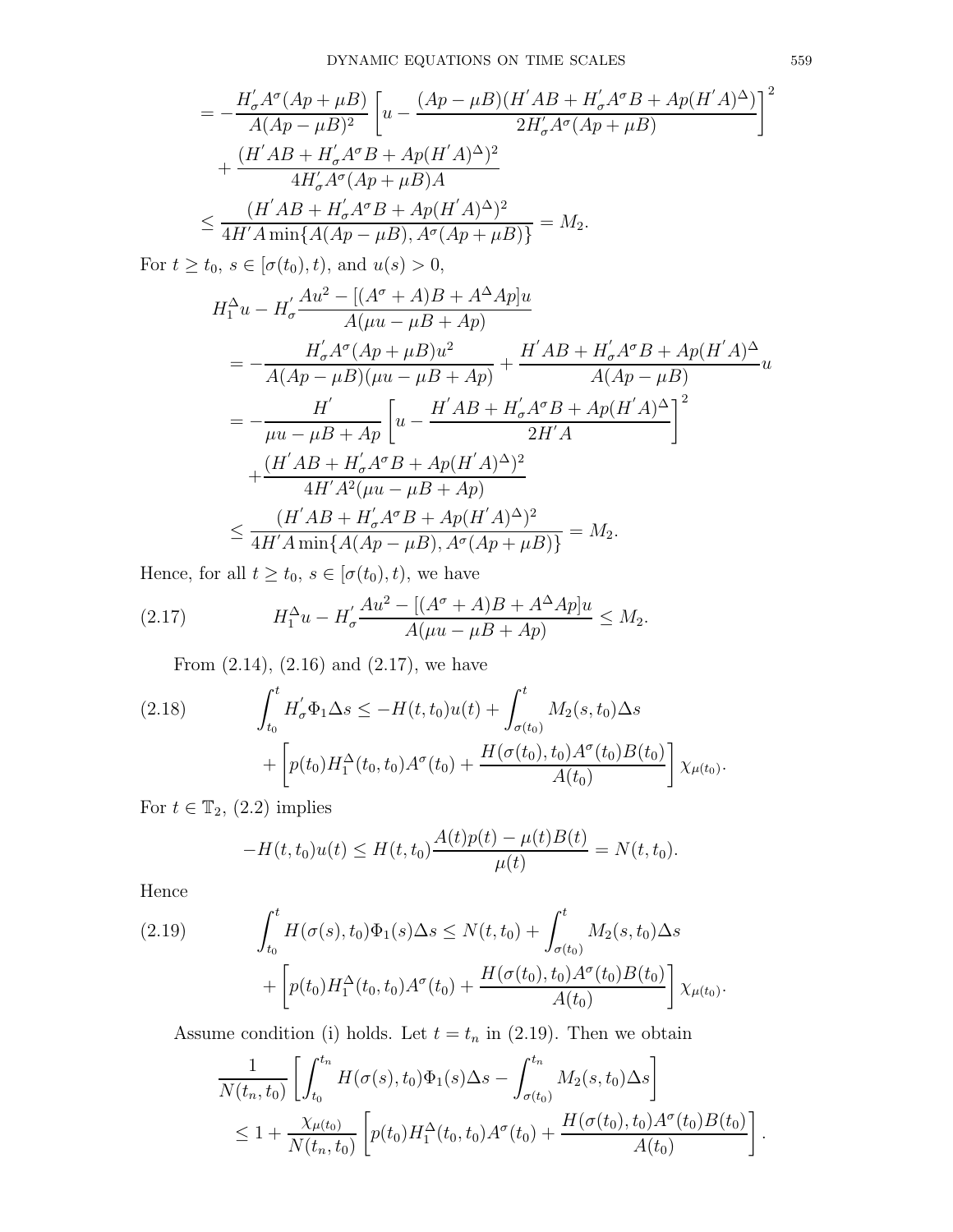Taking the lim sup as  $n \to \infty$  on both sides, we have

$$
\limsup_{n\to\infty}\frac{1}{N(t_n,t_0)}\left[\int_{t_0}^{t_n}H(\sigma(s),t_0)\Phi_1(s)\Delta s-\int_{\sigma(t_0)}^{t_n}M_2(s,t_0)\Delta s\right]<\infty,
$$

which contradicts  $(2.11)$ .

The conclusions with conditions (ii) and (iii) can be proved similarly. We omit the details.  $\Box$ 

When  $(A, B) = (1, 0)$ , Theorems 2.1 and 2.2 above reduce to the following two corollaries, respectively.

**Corollary 2.1.** Assume that there exists  $H \in \mathcal{H}^*$  such that for any  $t_0 \in \mathbb{T}$ ,

(2.20) 
$$
\limsup_{t \to \infty} \frac{1}{H(t, t_0)} \left[ \int_{t_0}^t H(t, \sigma(s)) q(s) \Delta s - \int_{t_0}^{\rho(t)} \frac{\left(H_2^{\Delta}(t, s)\right)^2}{4H(t, \sigma(s))} p(s) \Delta s \right] + H_2^{\Delta}(t, \rho(t)) p(\rho(t)) \chi_{t-\rho(t)} \right] = \infty,
$$

where  $\chi : \mathbb{R}_+ \to \mathbb{R}$  satisfies that

$$
\chi_t = \begin{cases} 0, & t = 0, \\ 1, & t \in (0, \infty). \end{cases}
$$

Then Eq.  $(1.1)$  is oscillatory.

**Corollary 2.2.** Let  $H \in \mathcal{H}_*$  and let  $\mathbb{T}_1, \mathbb{T}_2$  be defined by (2.10). Then Eq. (1.1) is oscillatory provided there exists  $\{t_n\}_{n=1}^{\infty} \subset \mathbb{T}_2$ ,  $t_n \to \infty$ , such that for any  $t_0 \in \mathbb{T}$ , one of the following holds:

(i)  $\lim_{n\to\infty} H(t_n,t_0)p(t_n)/\mu(t_n) = \infty$  and

$$
\limsup_{n\to\infty}\frac{\mu(t_n)}{H(t_n,t_0)p(t_n)}\left[\int_{t_0}^{t_n}H(\sigma(s),t_0)q(s)\Delta s-\int_{\sigma(t_0)}^{t_n}\frac{\left(H_1^{\Delta}(s,t_0)\right)^2}{4H(s,t_0)}p(s)\Delta s\right]=\infty;
$$

(ii)  $\limsup_{n\to\infty} H(t_n,t_0)p(t_n)/\mu(t_n) = \infty$  and

$$
\lim_{n\to\infty}\frac{\mu(t_n)}{H(t_n,t_0)p(t_n)}\left[\int_{t_0}^{t_n}H(\sigma(s),t_0)q(s)\Delta s-\int_{\sigma(t_0)}^{t_n}\frac{\left(H_1^{\Delta}(s,t_0)\right)^2}{4H(s,t_0)}p(s)\Delta s\right]=\infty;
$$

(iii)  $\limsup_{n\to\infty} H(t_n,t_0)p(t_n)/\mu(t_n) < \infty$  and

$$
\limsup_{n\to\infty}\left[\int_{t_0}^{t_n}H(\sigma(s),t_0)q(s)\Delta s-\int_{\sigma(t_0)}^{t_n}\frac{\left(H_1^{\Delta}(s,t_0)\right)^2}{4H(s,t_0)}p(s)\Delta s\right]=\infty.
$$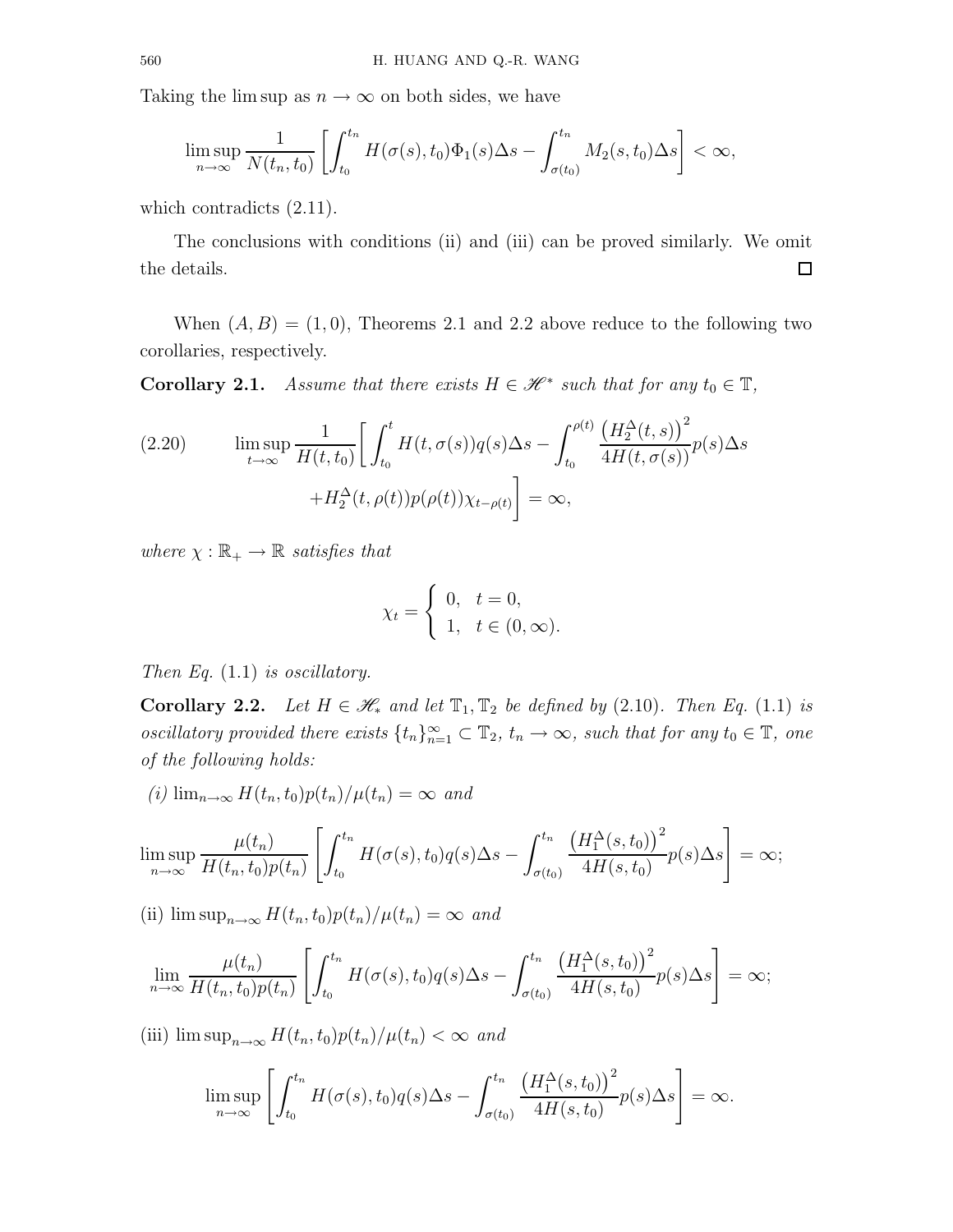## 3. INTERVAL CRITERIA WITH FORCING TERM

In this section, we establish interval criteria for oscillation of Eq. (1.1). First, we give two lemmas.

**Lemma 3.1.** Assume that there exist  $c_1 < b_1 < c_2 < b_2$ ,  $\gamma \geq 1$ , functions  $q, q \in$  $C_{rd}(\mathbb{T}, \mathbb{R})$  such that  $q(t) \geq 0$  and  $q(t) \not\equiv 0$  for  $t \in [c_1, b_1] \bigcup [c_2, b_2]$ ,

$$
g(t) \begin{cases} \leq 0, \ t \in [c_1, b_1], \\ \geq 0, \ t \in [c_2, b_2], \end{cases}
$$

and

(3.1) 
$$
\frac{f(t,y)}{y} \ge q(t)|y|^{\gamma - 1} - \frac{g(t)}{y}
$$

for all  $t \in [c_1, b_1] \bigcup [c_2, b_2]$  and  $y \neq 0$ . If  $x(t)$  is a solution of Eq.  $(1.1)$  such that  $x(t) >$ 0 on  $[c_1, \sigma(b_1)]$  (or  $x(t) < 0$  on  $[c_2, \sigma(b_2)]$ ), define  $u(t)$  as in  $(2.1)$  on  $[c_i, b_i], i = 1, 2$ . Then for any  $(A, B) \in (\mathscr{A}, \mathscr{B}), H \in \mathscr{H}^*$ , and  $M_1(t, \cdot) \in L([0, \rho(t)])$ , we have

$$
(3.2) \qquad \int_{c_i}^{b_i} H(b_i, \sigma(s)) \Phi_2(s) \Delta s \le H(b_i, c_i) u(c_i) + \int_{c_i}^{\rho(b_i)} M_1(b_i, s) \Delta s - H_2^{\Delta}(b_i, \rho(b_i)) (A(\rho(b_i)) p(\rho(b_i)) - \mu(\rho(b_i)) B(\rho(b_i))) \chi_{b_i - \rho(b_i)}, \ i = 1, 2,
$$
  
where  $\Phi_2(s) = A^{\sigma}(s) \left( \gamma(\gamma - 1)^{(1 - \gamma)/\gamma} [q(s)]^{\frac{1}{\gamma}} |g(s)|^{1 - \frac{1}{\gamma}} - \left( \frac{B(s)}{A(s)} \right)^{\Delta} \right)$  for  $\gamma > 1$ , and

 $A(s)$  $\Phi_2(s) = \Phi_1(s)$  for  $\gamma = 1$ .  $M_1$  is defined as before.

*Proof.* Suppose that  $x(t)$  is a solution of Eq. (1.1) such that  $x(t) > 0$  on  $[c_1, \sigma(b_1)]$ .

(i)  $\gamma > 1$ . Note that  $g(t) \leq 0$  on  $[c_1, b_1]$ , differentiating  $u(t)$  we have

$$
u^{\Delta} = \frac{A^{\Delta}}{A}(u - B) - \frac{A^{\sigma}}{x^{\sigma}}f(t, x^{\sigma}) - \frac{A^{\sigma}p(x^{\Delta})^2}{xx^{\sigma}} + B^{\Delta}
$$
  
 
$$
\leq \frac{A^{\Delta}}{A}u + A^{\sigma}\left(\frac{B}{A}\right)^{\Delta} - A^{\sigma}\left[\frac{|g|}{x^{\sigma}} + q(x^{\sigma})^{\gamma-1}\right] - \frac{A^{\sigma}p(x^{\Delta})^2}{xx^{\sigma}}.
$$

From Hölder inequality we have

$$
\frac{|g|}{x^{\sigma}} + q(x^{\sigma})^{\gamma - 1}
$$
\n
$$
= \frac{\gamma - 1}{\gamma} \left\{ \left( \frac{\gamma}{\gamma - 1} \right)^{(\gamma - 1)/\gamma} \left[ \frac{|g|}{x^{\sigma}} \right]^{1 - \frac{1}{\gamma}} \right\}^{\frac{\gamma}{\gamma - 1}} + \frac{1}{\gamma} \left\{ \gamma^{1/\gamma} [q]^{\frac{1}{\gamma}} (x^{\sigma})^{1 - \frac{1}{\gamma}} \right\}^{\gamma}
$$
\n
$$
\geq \gamma (\gamma - 1)^{(1 - \gamma)/\gamma} [q]^{\frac{1}{\gamma}} |g|^{1 - \frac{1}{\gamma}}.
$$

Therefore,

$$
u^{\Delta} \le \frac{A^{\Delta}}{A} u + A^{\sigma} \left(\frac{B}{A}\right)^{\Delta} - A^{\sigma} [q]^{\frac{1}{\gamma}} |g|^{1-\frac{1}{\gamma}} - \frac{A^{\sigma} p (x^{\Delta})^2}{x x^{\sigma}}
$$

$$
= \frac{A^{\Delta}}{A} u - \frac{A^{\sigma} (u - B)^2}{A (\mu u - \mu B + A p)} - \Phi_2.
$$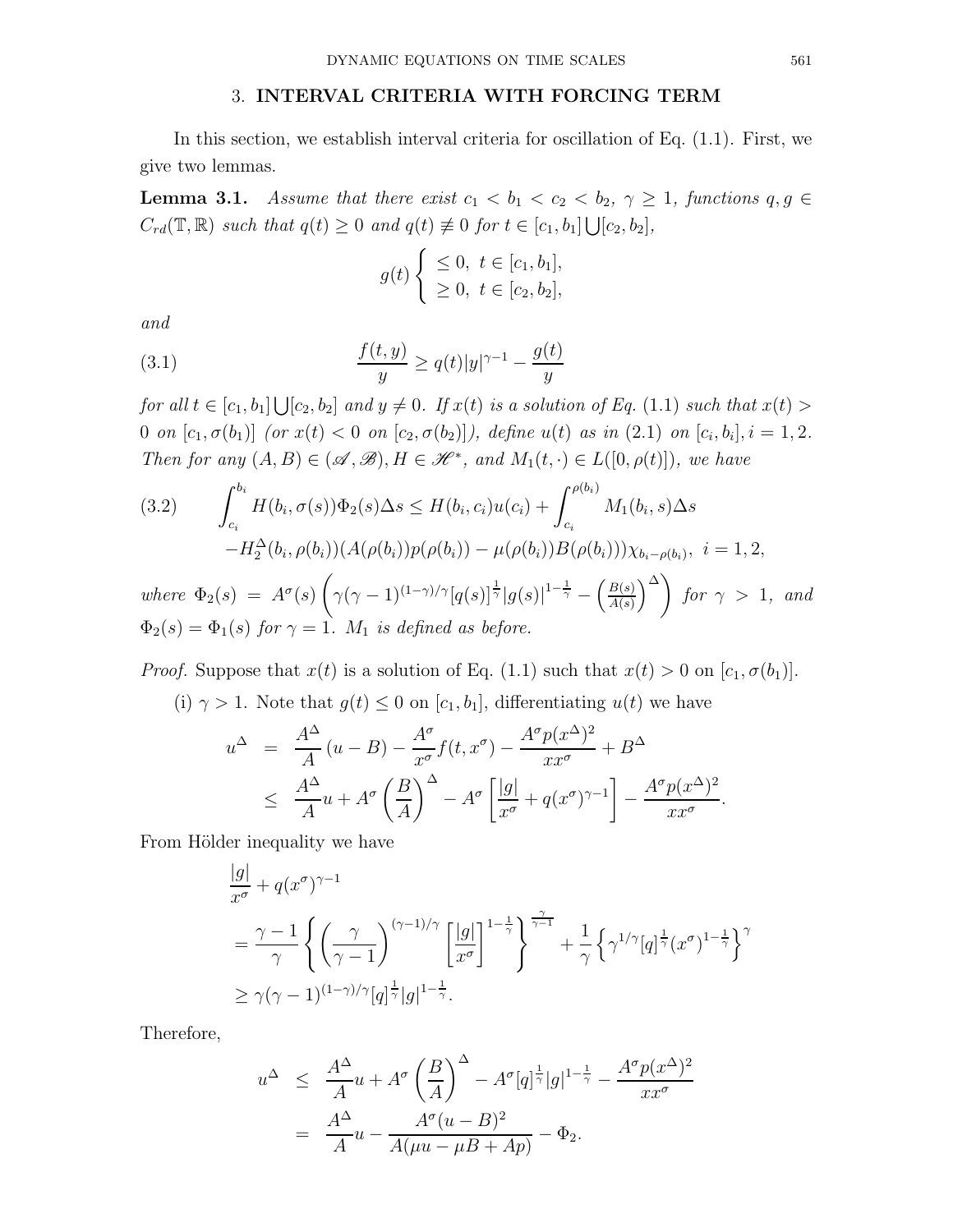That is, for  $\gamma > 1$ ,

(3.3) 
$$
u^{\Delta}(t) + \Phi_2(t) + \frac{A(t)u^2(t) - [(A^{\sigma}(t) + A(t))B(t) + A^{\Delta}(t)A(t)p(t)]u(t) + A^{\sigma}(t)B^2(t)}{A(t)(\mu(t)u(t) - \mu(t)B(t) + A(t)p(t))} \le 0.
$$

(ii) For  $\gamma = 1$ , we have

$$
u^{\Delta} \leq \frac{A^{\Delta}}{A}u + A^{\sigma} \left(\frac{B}{A}\right)^{\Delta} - A^{\sigma} \left[\frac{|g|}{x^{\sigma}} + q\right] - \frac{A^{\sigma} p (x^{\Delta})^2}{x x^{\sigma}}
$$

$$
\leq \frac{A^{\Delta}}{A}u - \frac{A^{\sigma} p (x^{\Delta})^2}{x x^{\sigma}} + A^{\sigma} \left[\left(\frac{B}{A}\right)^{\Delta} - q\right].
$$

Then (3.3) also holds.

From (i) and (ii) above, we see that (3.3) holds for  $\gamma \geq 1$ . Following the proof of Theorem 2.1, from  $(3.3)$  we have

$$
\int_{t_0}^t H_{\sigma} \Phi_2 \Delta s \le H(t, t_0) u(t_0) + \int_{t_0}^{\rho(t)} M_1 \Delta s \n-H_2^{\Delta}(t, \rho(t)) (A(\rho(t)) p(\rho(t)) - \mu(\rho(t)) B(\rho(t))) \chi_{t-\rho(t)},
$$

then letting  $t_0 = c_1, t = b_1$ , we get

(3.4) 
$$
\int_{c_1}^{b_1} H(b_1, \sigma(s)) \Phi_2(s) \Delta s \leq H(b_1, c_1) u(c_1) + \int_{c_1}^{\rho(b_1)} M_1(b_1, s) \Delta s - H_2^{\Delta}(b_1, \rho(b_1)) (A(\rho(b_1)) p(\rho(b_1)) - \mu(\rho(b_1)) B(\rho(b_1))) \chi_{b_1 - \rho(b_1)}.
$$

If  $x(t) < 0$  on  $[c_2, \sigma(b_2)]$ , then we see that  $g(t) \ge 0$  on  $[c_2, b_2]$  and

$$
u^{\Delta} = \frac{A^{\Delta}}{A}(u - B) - \frac{A^{\sigma}}{x^{\sigma}}f(t, x^{\sigma}) - \frac{A^{\sigma}p(x^{\Delta})^2}{xx^{\sigma}} + B^{\Delta}
$$
  
 
$$
\leq \frac{A^{\Delta}}{A}u + A^{\sigma}\left(\frac{B}{A}\right)^{\Delta} - A^{\sigma}\left[\frac{g}{|x^{\sigma}|} + q|x^{\sigma}|^{\gamma-1}\right] - \frac{A^{\sigma}p(x^{\Delta})^2}{xx^{\sigma}}.
$$

Following the steps in case (1), we have

(3.5) 
$$
\int_{c_2}^{b_2} H(b_2, \sigma(s)) \Phi_2(s) \Delta s \le H(b_2, c_2) u(c_2) + \int_{c_2}^{\rho(b_2)} M_1(b_2, s) \Delta s - H_2^{\Delta}(b_2, \rho(b_2)) (A(\rho(b_2)) p(\rho(b_2)) - \mu(\rho(b_2)) B(\rho(b_2))) \chi_{b_2 - \rho(b_2)}.
$$

From (3.4) and (3.5), we see that (3.2) holds for  $\gamma \geq 1$ . The proof is complete.  $\Box$ 

**Lemma 3.2.** Assume that there exist  $a_1 < c_1 < a_2 < c_2$ ,  $\gamma \ge 1$ , functions  $q, q \in$  $C_{rd}(\mathbb{T}, \mathbb{R})$  such that  $q(t) \geq 0$  and  $q(t) \neq 0$  for  $t \in [a_1, c_1] \bigcup [a_2, c_2]$  and

$$
g(t) \begin{cases} \leq 0, \ t \in [a_1, c_1], \\ \geq 0, \ t \in [a_2, c_2], \end{cases}
$$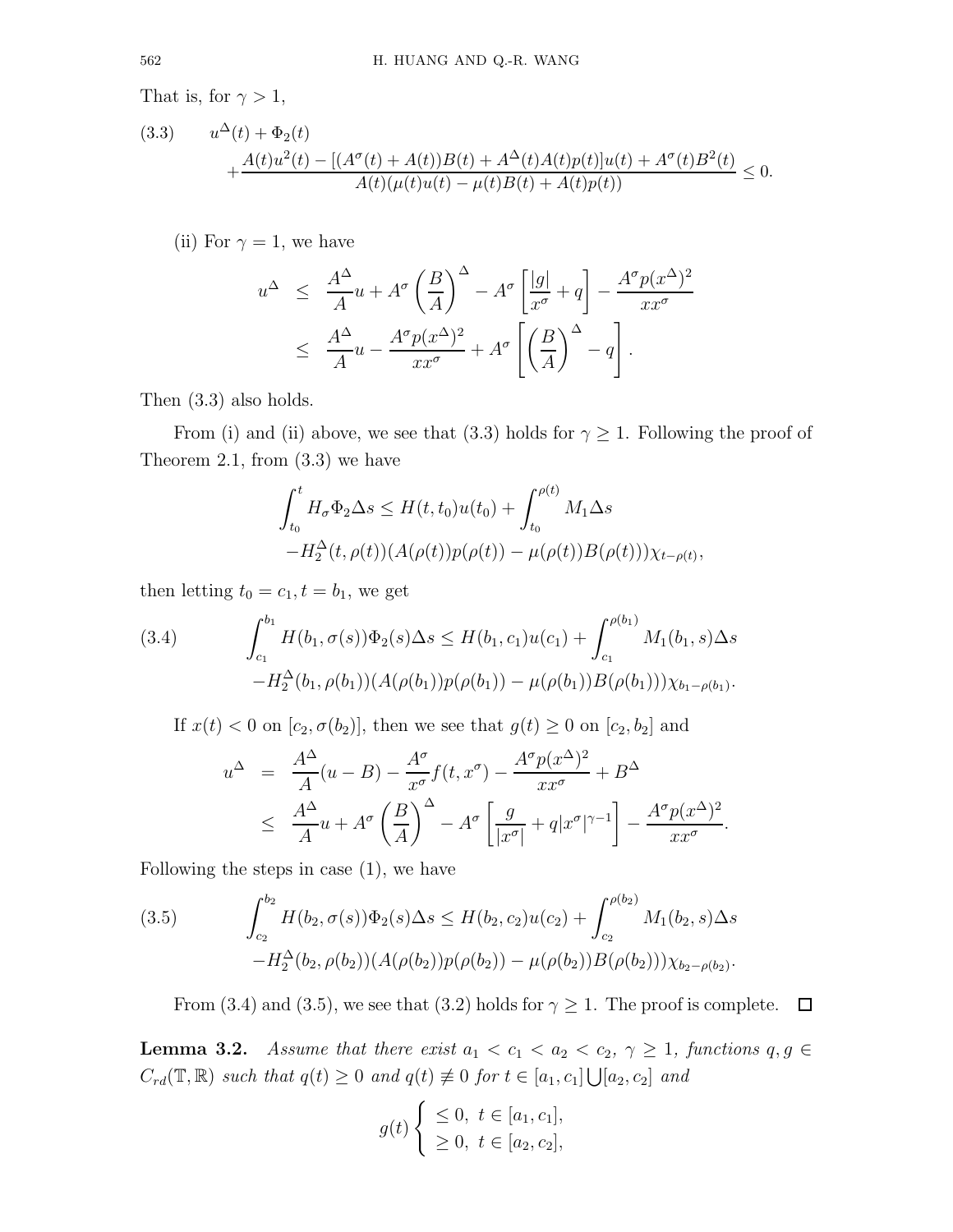and (3.1) holds for all  $t \in [a_1, c_1] \bigcup [a_2, c_2]$  and  $y \neq 0$ . If  $x(t)$  is a solution of Eq. (1.1) such that  $x(t) > 0$  on  $[a_1, \sigma(c_1)]$  (or  $x(t) < 0$  on  $[a_2, \sigma(c_2)]$ ), define  $u(t)$  as in (2.1) on  $[a_i, c_i], i = 1, 2$ . Then for any  $(A, B) \in (\mathscr{A}, \mathscr{B}), H \in \mathscr{H}_*, M_2(\cdot, t) \in L_{loc}([\sigma(t), \infty)),$ we have

(3.6) 
$$
\int_{a_i}^{c_i} H(\sigma(s), a_i) \Phi_2(s) \Delta s \leq -H(c_i, a_i) u(c_i) + \int_{\sigma(a_i)}^{c_i} M_2(s, a_i) \Delta s + \left[ p(a_i) H_1^{\Delta}(a_i, a_i) A^{\sigma}(a_i) + \frac{H(\sigma(a_i), a_i) A^{\sigma}(a_i) B(a_i)}{A(a_i)} \right] \chi_{\mu(a_i)},
$$

where  $\Phi_2$  and  $M_2$  are defined as before.

Proof. By (3.3), following the proof of Theorem 2.2 we have

$$
\int_{t_0}^t H(\sigma(s), t_0) \Phi_1(s) \Delta s \le -H(t, t_0) u(t) + \int_{\sigma(t_0)}^t M_2(s, t_0) \Delta s \n+ \left[ p(t_0) H_1^{\Delta}(t_0, t_0) A^{\sigma}(t_0) + \frac{H(\sigma(t_0), t_0) A^{\sigma}(t_0) B(t_0)}{A(t_0)} \right] \chi_{\mu(t_0)}.
$$

and then letting  $t_0 = a_i, t = c_i$  we get (3.6).

## **Theorem 3.1.** Assume that the following two conditions hold:

(C2) For any  $T \geq t_0$ , there exist  $T \leq a_1 < b_1 \leq a_2 < b_2$ ,  $\gamma \geq 1$ , functions  $q, g \in C_{rd}(\mathbb{T}, \mathbb{R})$  such that  $q(t) \geq 0$  and  $q(t) \neq 0$  for  $t \in [a_1, b_1] \bigcup [a_2, b_2]$ ,

$$
g(t) \begin{cases} \leq 0, \ t \in [a_1, b_1], \\ \geq 0, \ t \in [a_2, b_2], \end{cases}
$$

and (3.1) holds for all  $t \in [a_1, b_1] \bigcup [a_2, b_2]$  and  $y \neq 0$ ;

(C3) There exist  $c_i \in (a_i, b_i), i = 1, 2, (A, B) \in (\mathcal{A}, \mathcal{B}), H \in \mathcal{H}, M_1(t, \cdot) \in$  $L([0, \rho(t)]), M_2(\cdot, t) \in L_{loc}([\sigma(t), \infty))$  such that

$$
(3.7) \frac{1}{H(c_i, a_i)} \left[ \int_{a_i}^{c_i} H(\sigma(s), a_i) \Phi_2(s) \Delta s - \int_{\sigma(a_i)}^{c_i} M_2(s, a_i) \Delta s \right] + \frac{1}{H(b_i, c_i)} \left[ \int_{c_i}^{b_i} H(b_i, \sigma(s)) \Phi_2(s) \Delta s - \int_{c_i}^{\rho(b_i)} M_1(b_i, s) \Delta s \right] > \frac{H_2^{\Delta}(b_i, \rho(b_i))}{H(b_i, c_i)} \left( A(\rho(b_i)) p(\rho(b_i)) - \mu(\rho(b_i)) B(\rho(b_i)) \right) \chi_{b_i - \rho(b_i)} - \frac{1}{H(c_i, a_i)} \left[ p(a_i) H_1^{\Delta}(a_i, a_i) A^{\sigma}(a_i) + \frac{H(\sigma(a_i), a_i) A^{\sigma}(a_i) B(a_i)}{A(a_i)} \right] \chi_{\mu(a_i)}, i = 1, 2.
$$

Then Eq. (1.1) is oscillatory.

*Proof.* Suppose that  $x(t)$  is a nonoscillatory solution of Eq. (1.1) which is eventually positive, say  $x(t) > 0$  when  $t \geq T \geq t_0$  for some T depending on the solution  $x(t)$ . From the assumption (C2), we can choose  $a_1, b_1 \geq T$  so that  $g(t) \leq 0$  on the interval  $I = [a_1, b_1]$  with  $a_1 < b_1$ . From Lemmas 3.1 and 3.2 we see that (3.2) and (3.6) hold

 $\Box$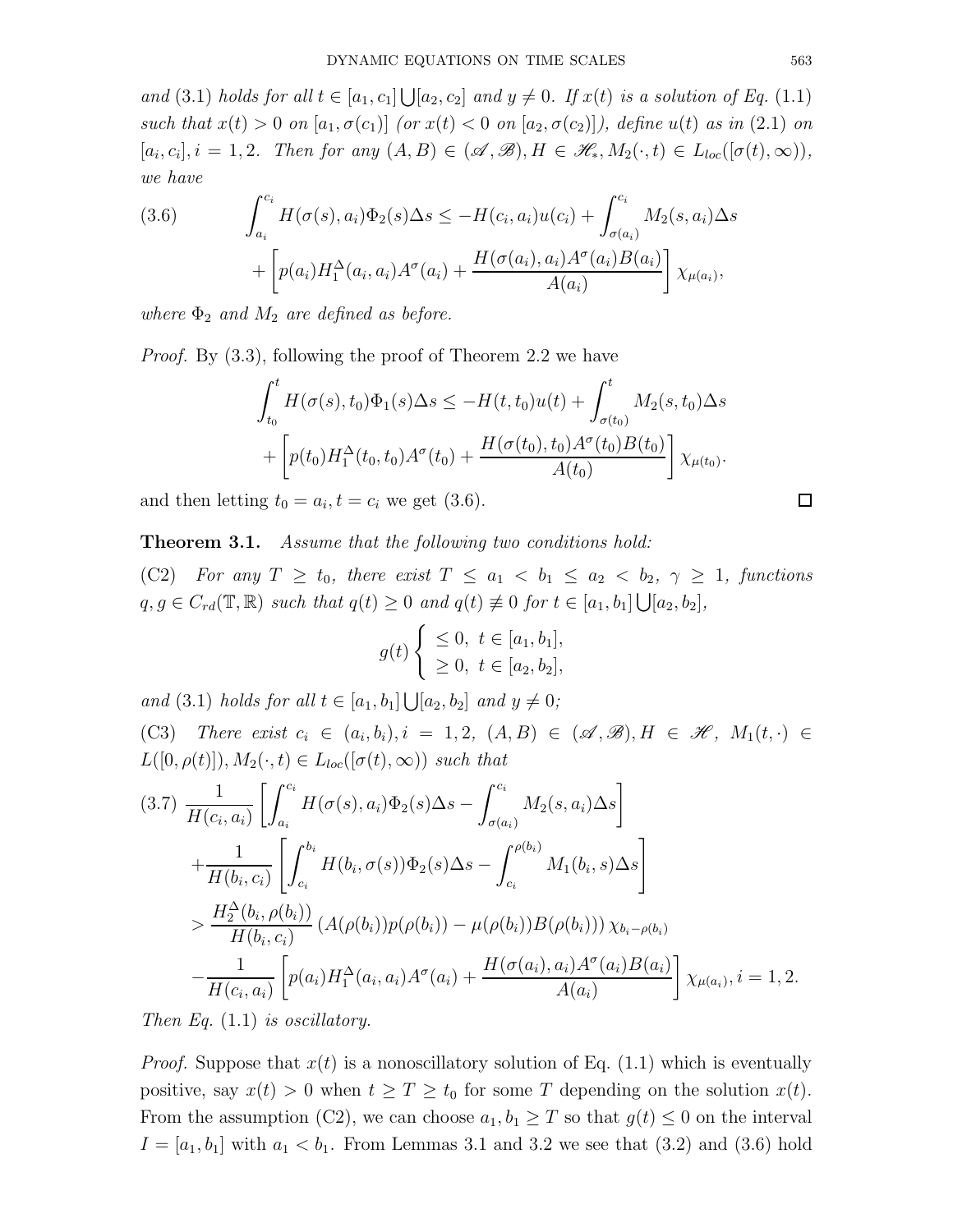for  $i = 1$ . By dividing (3.2) and (3.6) by  $H(b_1, c_1)$  and  $H(c_1, a_1)$ , respectively, and then adding them, we have

$$
\frac{1}{H(c_i, a_i)} \left[ \int_{a_i}^{c_i} H(\sigma(s), a_i) \Phi_2(s) \Delta s - \int_{\sigma(a_i)}^{c_i} M_2(s, a_i) \Delta s \right] \n+ \frac{1}{H(b_i, c_i)} \left[ \int_{c_i}^{b_i} H(b_i, \sigma(s)) \Phi_2(s) \Delta s - \int_{c_i}^{\rho(b_i)} M_1(b_i, s) \Delta s \right] \n\leq \frac{H_2^{\Delta}(b_i, \rho(b_i))}{H(b_i, c_i)} (A(\rho(b_i)) p(\rho(b_i)) - \mu(\rho(b_i)) B(\rho(b_i))) \chi_{b_i - \rho(b_i)} \n- \frac{1}{H(c_i, a_i)} \left[ p(a_i) H_1^{\Delta}(a_i, a_i) A^{\sigma}(a_i) + \frac{H(\sigma(a_i), a_i) A^{\sigma}(a_i) B(a_i)}{A(a_i)} \right] \chi_{\mu(a_i)},
$$

which contradicts the assumption  $(3.7)$  with  $i = 1$ .

When  $x(t)$  is eventually negative, we choose  $a_2, b_2 \geq T$  so that  $g(t) \geq 0$  on  $[a_2, b_2]$ to reach a similar contradiction. Hence every solution of Eq. (1.1) has at least one generalized zero in  $(a_1, b_1)$  or  $(a_2, b_2)$ .

Pick a sequence  ${T_j} \subset \mathbb{T}$  such that  $T_j \geq T$  and  $T_j \to \infty$  as  $j \to \infty$ . By assumption, for each  $j \in \mathbb{N}$  there exists  $a_j, b_j, c_j \in \mathbb{R}$  such that  $T_j \le a_j < c_j < b_j$  and  $(3.7)$  holds, where  $a, b, c$  are replaced by  $a_j, b_j, c_j$ , respectively. Hence every solution  $x(t)$  has at least one generalized zero  $t_j \in (a_j, b_j)$ . Noting that  $t_j > a_j \geq T_j, j \in \mathbb{N}$ , we see that every solution has arbitrarily large generalized zeros. Thus, Eq. (1.1) is oscillatory.  $\Box$ 

# Corollary 3.1. Assume that (C3) holds and

(C4) There exist  $c_i \in (a_i, b_i), i = 1, 2, (A, B) \in (\mathcal{A}, \mathcal{B}), H \in \mathcal{H}, M_1(t, \cdot) \in$  $L([0, \rho(t)]), M_2(\cdot, t) \in L_{loc}([\sigma(t), \infty))$  such that

(3.8) 
$$
\int_{a_i}^{c_i} H(\sigma(s), a_i) \Phi_2(s) \Delta s - \int_{\sigma(a_i)}^{c_i} M_2(s, a_i) \Delta s + \left[ p(a_i) H_1^{\Delta}(a_i, a_i) A^{\sigma}(a_i) + \frac{H(\sigma(a_i), a_i) A^{\sigma}(a_i) B(a_i)}{A(a_i)} \right] \chi_{\mu(a_i)} > 0,
$$

and

(3.9) 
$$
\int_{c_i}^{b_i} H(b_i, \sigma(s)) \Phi_2(s) \Delta s - \int_{c_i}^{\rho(b_i)} M_1(b_i, s) \Delta s - H_2^{\Delta}(b_i, \rho(b_i)) (A(\rho(b_i)) p(\rho(b_i)) - \mu(\rho(b_i)) B(\rho(b_i))) \chi_{b_i - \rho(b_i)} > 0,
$$

where  $\Phi_2, M_1, M_2$  are defined as before. Then Eq. (1.1) is oscillatory.

*Proof.* By  $(3.8)$  and  $(3.9)$  we get  $(3.7)$ . Therefore, Eq.  $(1.1)$  is oscillatory by Theo- $\Box$ rem 3.1.

When  $q \in C_{rd}(\mathbb{T}, \mathbb{R}_+), g(t) \equiv 0, \gamma = 1$ , we have the following corollary.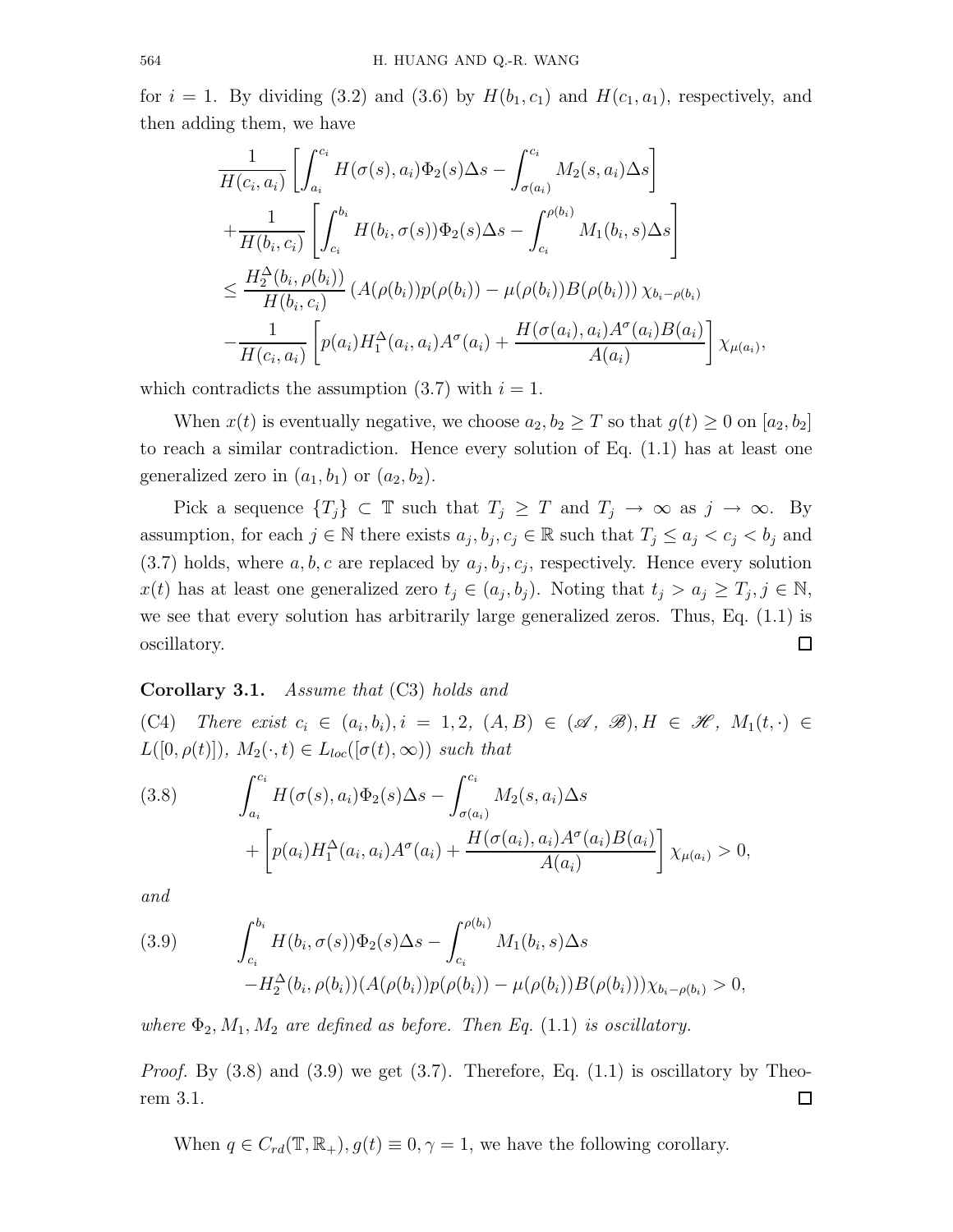**Corollary 3.2.** Assume that (C1) holds and there exist  $(A, B) \in (\mathcal{A}, \mathcal{B}), H \in \mathcal{H}$ ,  $M_1(t, \cdot) \in L([0, \rho(t)]), M_2(\cdot, t) \in L_{loc}([\sigma(t), \infty))$  such that for any  $l \in \mathbb{T}$ 

(3.10) 
$$
\limsup_{t \to \infty} \left\{ \int_l^t H(\sigma(s), l) \Phi_1(s) \Delta s - \int_{\sigma(l)}^t M_2(s, l) \Delta s - \left[ p(l) H_1^{\Delta}(l, l) A^{\sigma}(l) + \frac{H(\sigma(l), l) A^{\sigma}(l) B(l)}{A(l)} \right] \chi_{\mu(l)} \right\} > 0
$$

and

(3.11) 
$$
\limsup_{t \to \infty} \left[ \int_l^t H(t, \sigma(s)) \Phi_1(s) \Delta s - \int_l^{\rho(t)} M_1(t, s) \Delta s + H_2^{\Delta}(t, \rho(t)) (A(\rho(t)) p(\rho(t)) - \mu(\rho(t)) B(\rho(t))) \chi_{t-\rho(t)} \right] > 0.
$$

Then Eq.  $(1.1)$  is oscillatory.

*Proof.* When (C1) holds, it follows that (C2) holds for  $g(t) \equiv 0, \gamma = 1$ . Now  $\Phi_1(s) =$  $\Phi_2(s)$ . For any  $T \ge t_0$ , let  $a_1 = T$ . In (3.10) we choose  $l = a_1$ . Then there exists  $c_1 > a_1$  such that

$$
(3.12) \qquad \int_{a_1}^{c_1} H(\sigma(s), a_1) \Phi_1(s) \Delta s - \int_{\sigma(a_1)}^{c_1} M_2(s, a_1) \Delta s - \left[ p(a_1) H_1^{\Delta}(a_1, a_1) A^{\sigma}(a_1) + \frac{H(\sigma(a_1), a_1) A^{\sigma}(a_1) B(a_1)}{A(a_1)} \right] \chi_{\mu(a_1)} > 0.
$$

In (3.11) we choose  $l = c_1$ . Then there exists  $b_1 > c_1$  such that

$$
(3.13) \qquad \int_{c_1}^{b_1} H(b_1, \sigma(s))\Phi_1(s)\Delta s - \int_{c_1}^{\rho(b_1)} M_1(t, s)\Delta s + H_2^{\Delta}(b_1, \rho(b_1))(A(\rho(b_1))p(\rho(b_1)) - \mu(\rho(b_1))B(\rho(b_1)))\chi_{b_1 - \rho(b_1)} > 0.
$$

Combining  $(3.12)$  and  $(3.13)$  we obtain  $(3.7)$  with  $i = 1$ .

Next, choose  $l = a_2 = b_1$ . Then there exists  $c_2 > a_2$  such that

$$
(3.14) \qquad \int_{a_2}^{c_2} H(\sigma(s), a_2) \Phi_1(s) \Delta s - \int_{\sigma(a_2)}^{c_2} M_2(s, a_2) \Delta s - \left[ p(a_2) H_1^{\Delta}(a_2, a_2) A^{\sigma}(a_2) + \frac{H(\sigma(a_2), a_2) A^{\sigma}(a_2) B(a_2)}{A(a_2)} \right] \chi_{\mu(a_2)} > 0.
$$

In (3.11) we choose  $l = c_2$ . Then there exists  $b_2 > c_2$  such that

(3.15) 
$$
\int_{c_2}^{b_2} H(b_2, \sigma(s))\Phi_1(s)\Delta s - \int_{c_2}^{\rho(b_2)} M_1(t, s)\Delta s + H_2^{\Delta}(b_2, \rho(b_2))(A(\rho(b_2))p(\rho(b_2)) - \mu(\rho(b_2))B(\rho(b_2)))\chi_{b_2 - \rho(b_2)} > 0.
$$

Combining (3.14) and (3.15) we obtain (3.7) with  $i = 2$ . The conclusion thus follows from Theorem 3.1. $\Box$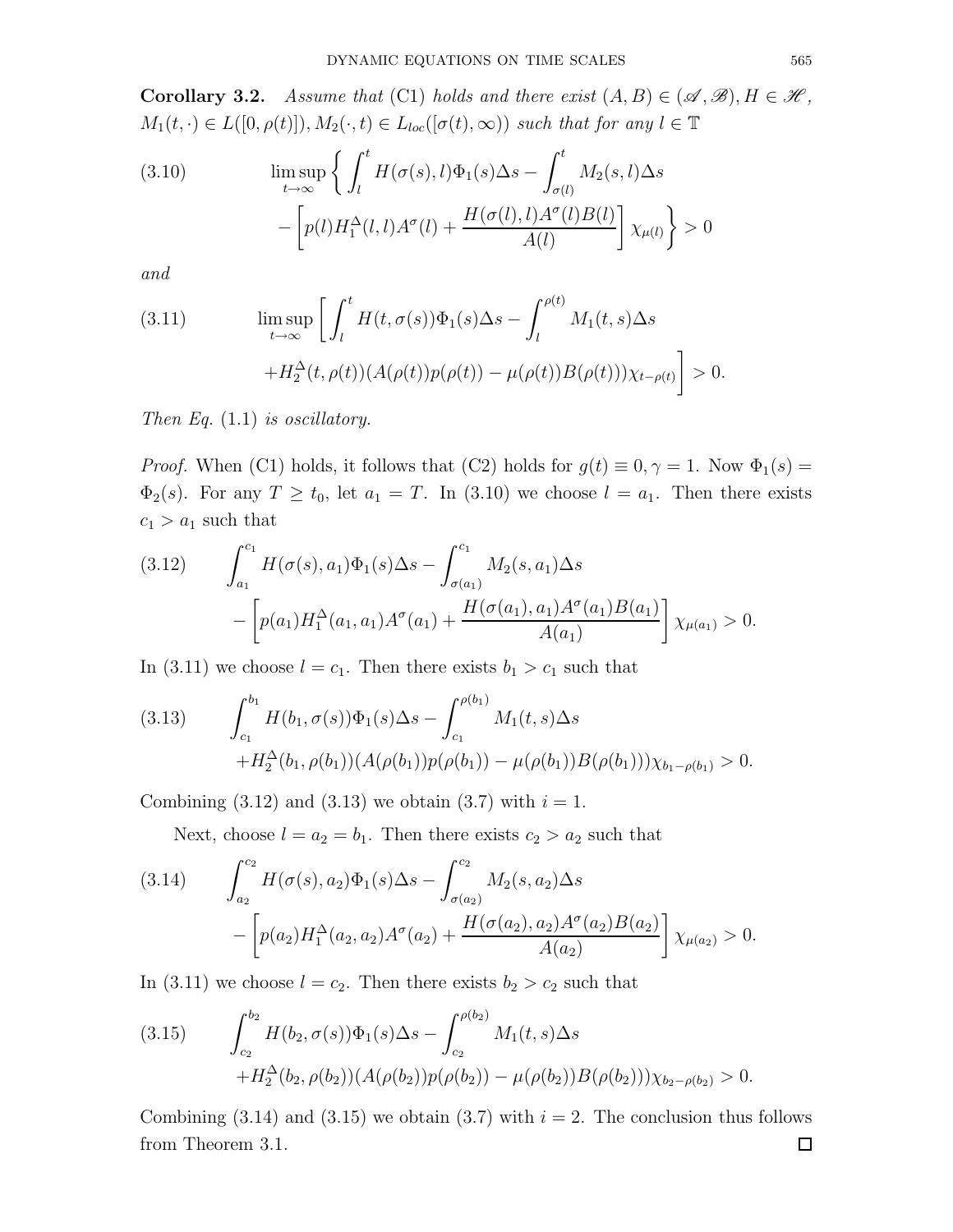### 4. EXAMPLES

In this section, we will show the application of our oscillation criteria in two examples. We first give an example to show Corollary 2.1.

Example 4.1. Consider the equation

(4.1) 
$$
\left(p(t)x^{\Delta}(t)\right)^{\Delta} + t^2 \left[x^2(\sigma(t)) + 1\right]x(\sigma(t)) = 0,
$$

where  $p \in C_{rd}(\mathbb{T}, (0, 1]), t \in \mathbb{T}$ .

We choose  $q(s) = s^2$  and  $H(t, s) = (t - s)^2$ .

$$
(1) \quad \mathbb{T} = \mathbb{R}_+,
$$

$$
\limsup_{t \to \infty} \frac{1}{H(t, t_0)} \left[ \int_{t_0}^t H(t, \sigma(s)) q(s) \Delta s - \int_{t_0}^{\rho(t)} \frac{\left( H_2^{\Delta}(t, s) \right)^2}{4H(t, \sigma(s))} p(s) \Delta s \right]
$$
  
+  $H_2^{\Delta}(t, \rho(t)) p(\rho(t)) \chi_{t-\rho(t)} \left]$   

$$
\geq \limsup_{t \to \infty} \frac{1}{(t - t_0)^2} \int_{t_0}^t [(t - s)^2 s^2 - 1] ds
$$
  
=  $\limsup_{t \to \infty} \frac{1}{(t - t_0)^2} \left[ \frac{t^5}{30} - \frac{t_0^3 t^2}{3} - \left( 1 + \frac{t_0^4}{2} \right) t + t_0 - \frac{t_0^5}{5} \right]$   

$$
\geq \limsup_{t \to \infty} \left[ \frac{t^3}{30} - \frac{t_0^3}{3} - \left( 1 + \frac{t_0^4}{2} \right) \frac{1}{t} + \left( t_0 - \frac{t_0^5}{5} \right) \frac{1}{t^2} \right]
$$
  
=  $\infty$ .

That is, (2.20) holds. By Corollary 2.1 we get that Eq. (4.1) is oscillatory.  $(2)$   $\mathbb{T} = \mathbb{N}_0$ ,

$$
\limsup_{t \to \infty} \frac{1}{H(t, t_0)} \left[ \int_{t_0}^t H(t, \sigma(s)) q(s) \Delta s - \int_{t_0}^{\rho(t)} \frac{\left( H_2^{\Delta}(t, s) \right)^2}{4H(t, \sigma(s))} p(s) \Delta s \right]
$$
  
+  $H_2^{\Delta}(t, \rho(t)) p(\rho(t)) \chi_{t-\rho(t)} \right]$   

$$
\geq \limsup_{n \to \infty} \frac{1}{(n - l)^2} \left[ \sum_{k=l}^{n-1} (n - k - 1)^2 k^2 - \sum_{k=l}^{n-2} \frac{(2(n - k) - 1)^2}{4(n - k - 1)^2} - 1 \right]
$$
  

$$
\geq \limsup_{n \to \infty} \sum_{k=l}^{n-2} \left( \frac{k^2}{n^2} - \frac{1}{n} - \frac{1}{4n^2(n - k - 1)^2} \right)
$$
  
=  $\infty$ .

That is, (2.20) holds. By Corollary 2.1 we get that Eq. (4.1) is oscillatory. (3)  $\mathbb{T} = \{2^n, n \in \mathbb{N}_0\},\$ 

$$
\limsup_{t \to \infty} \frac{1}{H(t, t_0)} \left[ \int_{t_0}^t H(t, \sigma(s)) q(s) \Delta s - \int_{t_0}^{\rho(t)} \frac{\left( H_2^{\Delta}(t, s) \right)^2}{4H(t, \sigma(s))} p(s) \Delta s \right] + H_2^{\Delta}(t, \rho(t)) p(\rho(t)) \chi_{t-\rho(t)} \right]
$$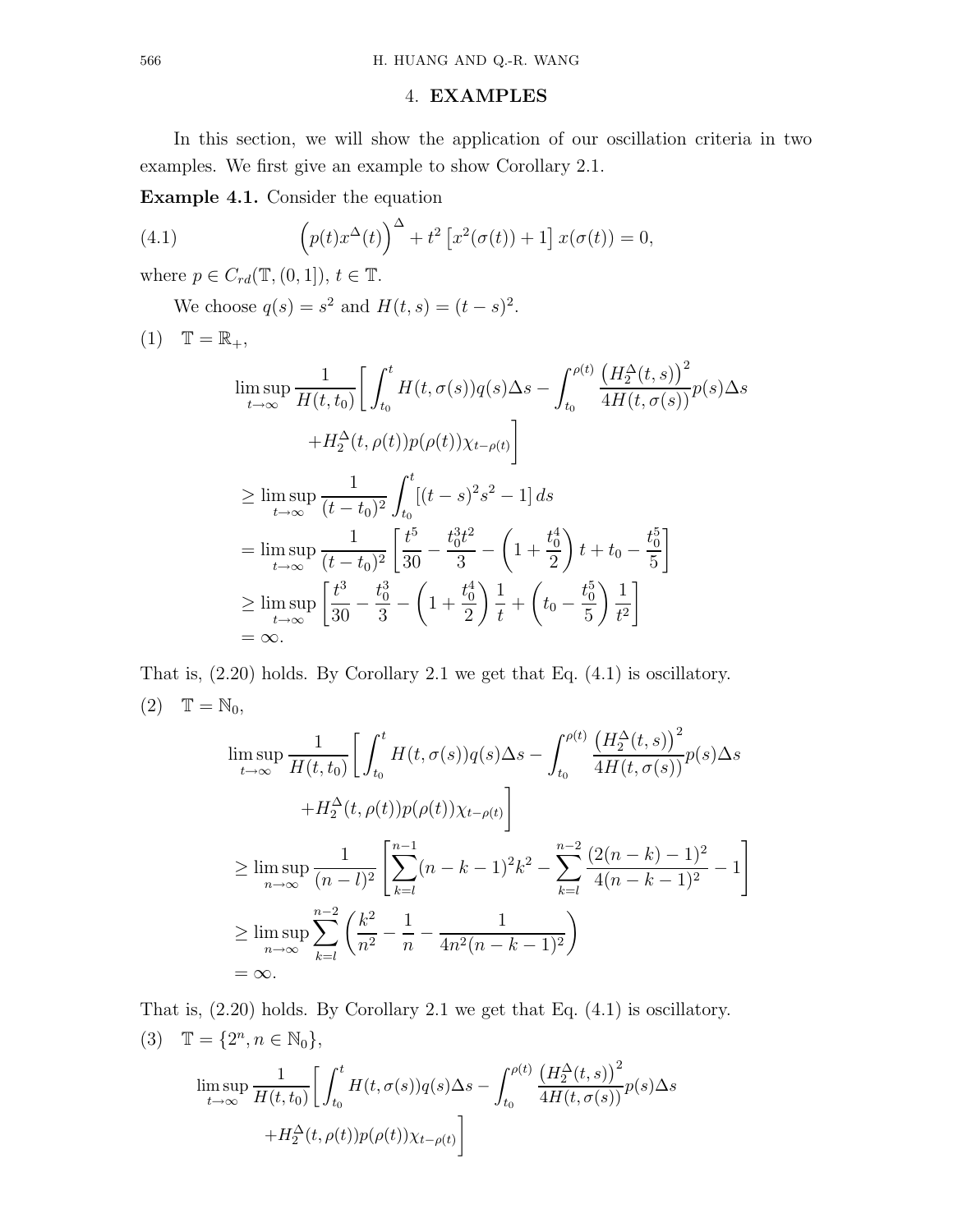$$
\geq \limsup_{t \to \infty} \frac{1}{(t - t_0)^2} \left[ \int_{t_0}^t (t - 2s)^2 s^2 \Delta s - \int_{t_0}^{\frac{t}{2}} \frac{(((t - s)^2)^{\Delta_s})^2}{4(t - 2s)^2} \Delta s - \frac{t}{2} \right]
$$
  
\n
$$
= \limsup_{n \to \infty} \frac{1}{(2^n - 2^l)^2} \left[ \sum_{k=l}^{n-1} (2^n - 2^{k+1}) 2^{2k} 2^k - \sum_{k=l}^{n-2} 2^k \left( 1 + \frac{2^k}{2^{n+1} - 2^{k+2}} \right)^2 \right]
$$
  
\n
$$
= \limsup_{n \to \infty} \frac{1}{(2^n - 2^l)^2} \sum_{k=l}^{n-2} \left[ 2^{n+3k} - 2^{4k+1} - 2^k - \frac{2^{k+1}}{2^{n+1} - 2^{k+2}} - \frac{2^{3k}}{(2^{n+1} - 2^{k+2})^2} \right]
$$
  
\n
$$
\geq \limsup_{n \to \infty} \frac{1}{(2^n - 2^l)^2} \sum_{k=l}^{n-2} \left[ 2^{n+3k} - 2^{4k+1} - 2^k - \frac{2^{k+1}}{2^n} - \frac{2^{3k}}{2^{2n}} \right]
$$
  
\n
$$
\geq \limsup_{n \to \infty} \frac{1}{(2^n - 2^l)^2} \sum_{k=l}^{n-2} \left[ 2^{n+3k} - 2^{4k+1} - 2^k - 2^{k+1} - 2^k \right]
$$
  
\n
$$
= \limsup_{n \to \infty} \frac{1}{(2^n - 2^l)^2} \sum_{k=l}^{n-2} 2^{3k} \left[ 2^n - 2^{k+1} - 2^{-2k+2} \right]
$$
  
\n
$$
\geq \limsup_{n \to \infty} \frac{\sum_{k=l}^{n-2} 2^{3k}}{(2^n - 2^l)^2} = \limsup_{n \to \infty} \frac{2^{n+3l-6}}{7} = \infty.
$$

That is, (2.20) holds. By Corollary 2.1 we get that Eq. (4.1) is oscillatory.

The second example illustrates Corollary 3.1.

Example 4.2. Consider the equation

(4.2) 
$$
(p(t)x^{\Delta}(t))^{\Delta} + q(t)x(\sigma(t)) \left[ 2 + \cos x(\sigma(t)) + \frac{\sin^2 x(\sigma(t))}{1 + e^{\cos x(\sigma(t))}} \right] + \sin \frac{\pi}{12}t = 0,
$$

where  $p \in C_{rd}(\mathbb{T}, (0, 1]), t \in \mathbb{T}$ , and

$$
q(t) = \begin{cases} 1, & t \in [24n, 24n+6] \bigcup [24n+12, 24n+18], \\ \cos \frac{\pi}{3}(t-6), & t \in (24n+6, 24n+12) \bigcup (24n+18, 24n+24), & n \in \mathbb{N}_0. \end{cases}
$$

For any  $T > 0$ , there exists  $n \in \mathbb{N}_0$  such that  $24n > T$ . Let  $\gamma = 1$ ,  $a_1 = 24n$ ,  $b_1 = 24n + 6, c_1 = 24n + 3, a_2 = 24n + 12, b_2 = 24n + 18, c_2 = 24n + 15, (A, B) =$  $(1,0), H(t,s) = (t-s)^2.$ 

$$
(1) \quad \mathbb{T} = \mathbb{R}_+,
$$

$$
\int_{a_1}^{c_1} H(\sigma(s), a_1) \Phi_2(s) \Delta s - \int_{\sigma(a_1)}^{c_1} M_2(s, a_1) \Delta s
$$
  
+ 
$$
\left[ p(a_1) H_1^{\Delta}(a_1, a_1) A^{\sigma}(a_1) + \frac{H(\sigma(a_1), a_1) A^{\sigma}(a_1) B(a_1)}{A(a_1)} \right] \chi_{\mu(a_1)}
$$
  

$$
\geq \int_{24n}^{24n+3} [(s - 24n)^2 - 1] ds = 6 > 0.
$$
  

$$
\int_{a_2}^{c_2} H(\sigma(s), a_2) \Phi_2(s) \Delta s - \int_{\sigma(a_2)}^{c_2} M_2(s, a_2) \Delta s
$$
  
+ 
$$
\left[ p(a_2) H_1^{\Delta}(a_2, a_2) A^{\sigma}(a_2) + \frac{H(\sigma(a_2), a_2) A^{\sigma}(a_2) B(a_2)}{A(a_2)} \right] \chi_{\mu(a_2)}
$$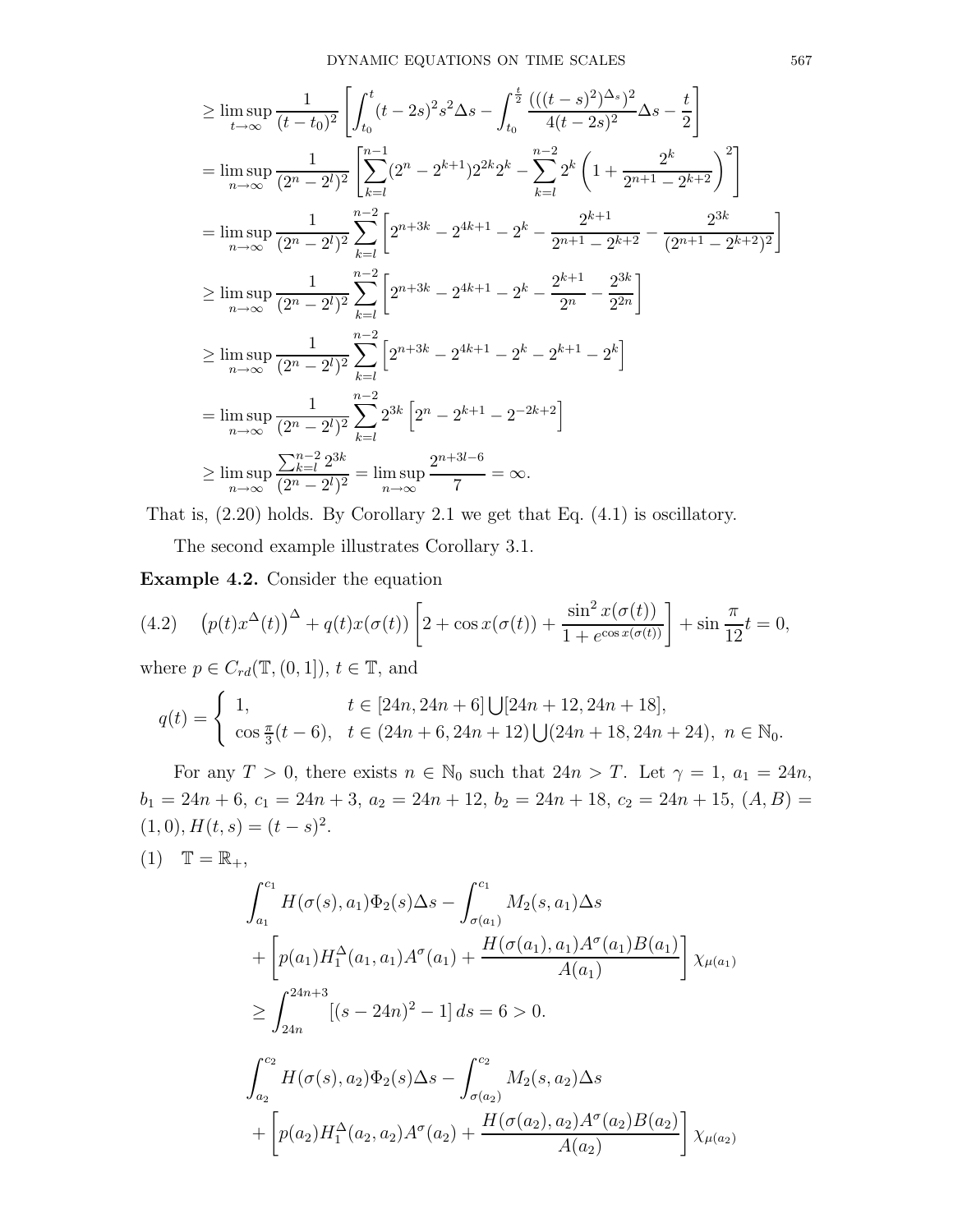$$
\geq \int_{24n+15}^{24n+15} [(s - 24n - 12)^2 - 1] ds = 6 > 0.
$$
  

$$
\int_{c_1}^{b_1} H(b_1, \sigma(s)) \Phi_2(s) \Delta s - \int_{c_1}^{\rho(b_1)} M_1(b_1, s) \Delta s
$$
  

$$
-H_2^{\Delta}(b_1, \rho(b_1)) (A(\rho(b_1))p(\rho(b_1)) - \mu(\rho(b_1))B(\rho(b_1))) \chi_{b_1 - \rho(b_1)}
$$
  

$$
\geq \int_{24n+3}^{24n+6} [(24n+6-s)^2 - 1] ds = 6 > 0.
$$

$$
\int_{c_2}^{b_2} H(b_2, \sigma(s))\Phi_2(s)\Delta s - \int_{c_2}^{\rho(b_2)} M_1(b_2, s)\Delta s
$$
  
- $H_2^{\Delta}(b_2, \rho(b_2))(A(\rho(b_2))p(\rho(b_2)) - \mu(\rho(b_2))B(\rho(b_2)))\chi_{b_2 - \rho(b_2)}$   

$$
\ge \int_{24n+15}^{24n+18} [(24n+18-s)^2 - 1] ds = 6 > 0.
$$

Hence (3.8) and (3.9) hold, by Corollary 3.1 we have that Eq. (4.2) is oscillatory. (2)  $\mathbb{T} = \mathbb{N}_0$ ,

$$
\int_{a_1}^{c_1} H(\sigma(s), a_1) \Phi_2(s) \Delta s - \int_{\sigma(a_1)}^{c_1} M_2(s, a_1) \Delta s
$$
  
+ 
$$
\left[ p(a_1) H_1^{\Delta}(a_1, a_1) A^{\sigma}(a_1) + \frac{H(\sigma(a_1), a_1) A^{\sigma}(a_1) B(a_1)}{A(a_1)} \right] \chi_{\mu(a_1)}
$$
  

$$
\geq \sum_{k=24n}^{24n+2} (k+1-24n)^2 - \sum_{k=24n+1}^{24n+2} \frac{\left[ (k+1-24n)^2 - (k-24n)^2 \right]^2}{4(k-24n)^2} + p(24n)
$$
  

$$
\geq \frac{163}{16} > 0.
$$
  

$$
\int_{a_2}^{c_2} H(\sigma(s), a_2) \Phi_2(s) \Delta s - \int_{\sigma(a_2)}^{c_2} M_2(s, a_2) \Delta s
$$
  
+ 
$$
\left[ p(a_2) H_1^{\Delta}(a_2, a_2) A^{\sigma}(a_2) + \frac{H(\sigma(a_2), a_2) A^{\sigma}(a_2) B(a_2)}{A(a_2)} \right] \chi_{\mu(a_2)}
$$
  

$$
\geq \sum_{k=24n+12}^{24n+14} (k+1-24n-12)^2
$$
  

$$
- \sum_{k=24n+13}^{24n+14} \frac{\left[ (k+1-24n-12)^2 - (k-24n-12)^2 \right]^2}{4(k-24n-12)^2} + p(24n+12)
$$
  

$$
\geq \frac{163}{16} > 0.
$$
  

$$
\int_{c_1}^{b_1} H(b_1, \sigma(s)) \Phi_2(s) \Delta s - \int_{c_1}^{\rho(b_1)} M_1(b_1, s) \Delta s
$$
  

$$
-H_2^{\Delta}(b_1, \rho(b_1)) (A(\rho(b_1)) p(\rho(b_1)) - \mu(\rho(b_1)) B(\rho(b_1))) \chi_{b_1-\rho(b_1)}
$$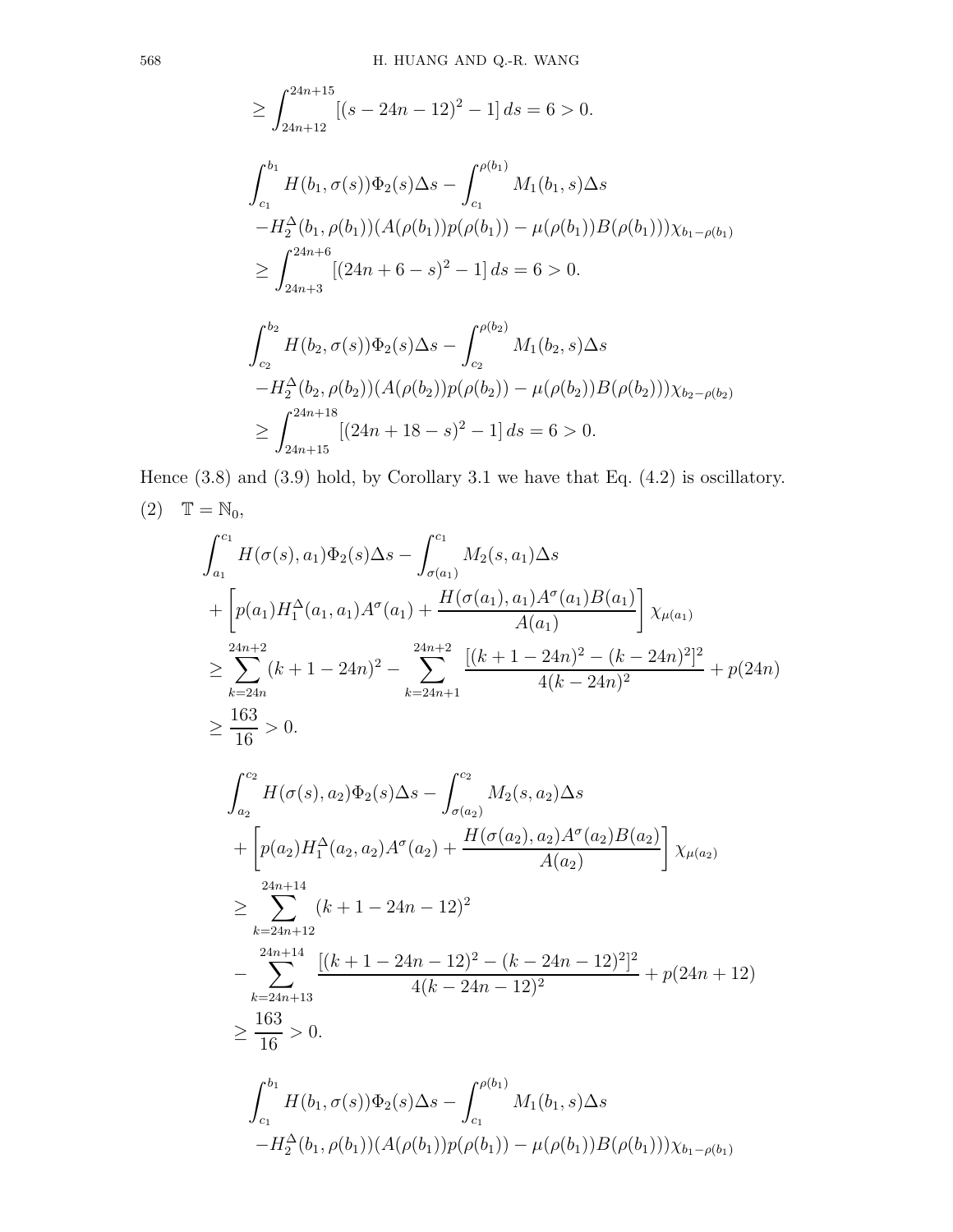$$
\geq \sum_{k=24n+3}^{24n+5} (24n+6-k-1)^2
$$
  
\n
$$
-\sum_{k=24n+3}^{24n+4} \frac{[(24n+6-k-1)^2 - (24n+6-k)^2]^2}{4(24n+6-k-1)^2} - 1
$$
  
\n
$$
=\frac{3}{16} > 0.
$$
  
\n
$$
\int_{c_2}^{b_2} H(b_2, \sigma(s))\Phi_2(s)\Delta s - \int_{c_2}^{\rho(b_2)} M_1(b_2, s)\Delta s
$$
  
\n
$$
-H_2^{\Delta}(b_2, \rho(b_2))(A(\rho(b_2))p(\rho(b_2)) - \mu(\rho(b_2))B(\rho(b_2)))\chi_{b_2-\rho(b_2)}
$$
  
\n
$$
\geq \sum_{k=24n+15}^{24n+17} (24n+18-k-1)^2
$$
  
\n
$$
-\sum_{k=24n+15}^{24n+16} \frac{[(24n+18-k-1)^2 - (24n+18-k)^2]^2}{4(24n+18-k-1)^2} - 1
$$
  
\n
$$
=\frac{3}{16} > 0.
$$

Hence  $(3.8)$  and  $(3.9)$  hold, by Corollary 3.1 we have that Eq.  $(4.2)$  is oscillatory.

#### REFERENCES

- [1] R.P. Agarwal, M. Bohner, D. ORegan and A. Peterson, Dynamic equations on time scales: a survey, J. Comput. Appl. Math., 141:1–26, 2002.
- [2] M. Bohner and A. Peterson, Dynamic Equations on Time Scales: An Introduction with Applications, Birkhäuser, Boston, 2001.
- [3] M. Bohner and A. Peterson, Eds., Advances in Dynamic Equations on Time Scales, Birkhäuser, Boston, 2003.
- [4] A. Del Medico and Q.K. Kong, Kamenev-type and interval oscillation criteria for second-order linear differential equations on a measure chain, J. Math. Anal. Appl., 294:621–643, 2004.
- [5] O. Dosly and S. Hilger, A necessary and sufficient condition for oscillation of the Sturm-Liouville dynamic equation on time scales, J. Comput. Appl. Math., 141:147–158, 2002.
- [6] L. Erbe, A. Peterson and S.H. Saker, Oscillation criteria for second-order nonlinear dynamic equations on a time scales,  $J.$  London Math. Soc  $(2)$ , 67:701–714, 2003.
- [7] L. Erbe, A. Peterson and S.H. Saker, Kamenev-type oscillation criteria for second-order linear delay dynamic equations, Dynam. Systems Appl., 15:65–78, 2006.
- [8] S. Hilger, Ein Maßkettenkalkül mit Anwendung auf Zentrumsmannigfaltigkeiten, PhD thesis, Universität Würzburg, 1988.
- [9] R.M. Mathsen, Q.R. Wang and H.W. Wu, Oscillation for neutral dynamic functional equations on time scales, J. Difference Equ. Appl, 10:651–659, 2004.
- [10] S.H. Saker, Oscillation of nonlinear dynamic equation on time scales, Appl. Math. Comput., 148:81–91, 2004.
- [11] S.H. Saker, Oscillation of second-order delay and neutral delay dynamic equations on time scales, Dynam. Systems Appl., 16:345–359, 2007.